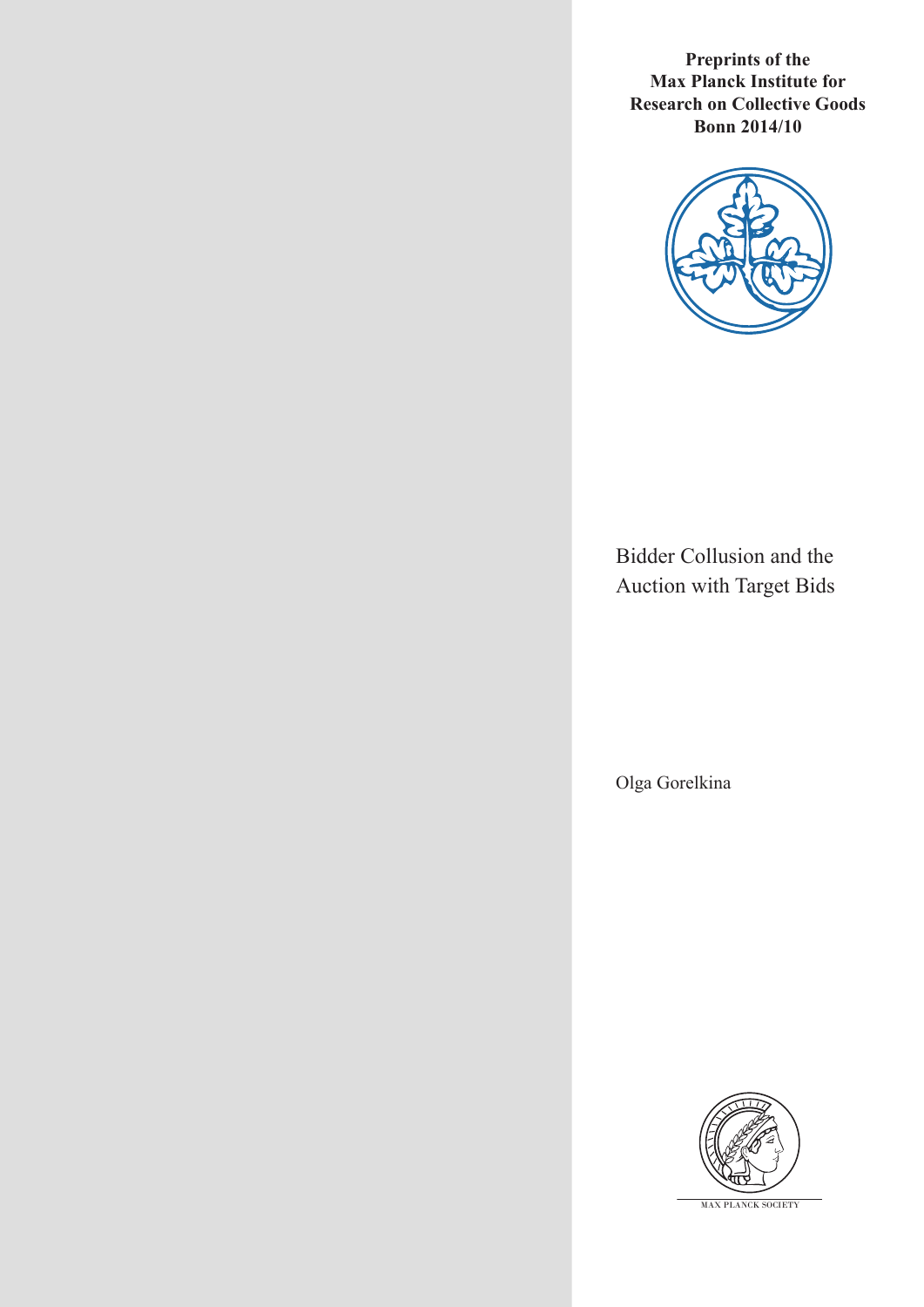

## **Bidder Collusion and the Auction with Target Bids**

Olga Gorelkina

August 2014

Max Planck Institute for Research on Collective Goods, Kurt-Schumacher-Str. 10, D-53113 Bonn http://www.coll.mpg.de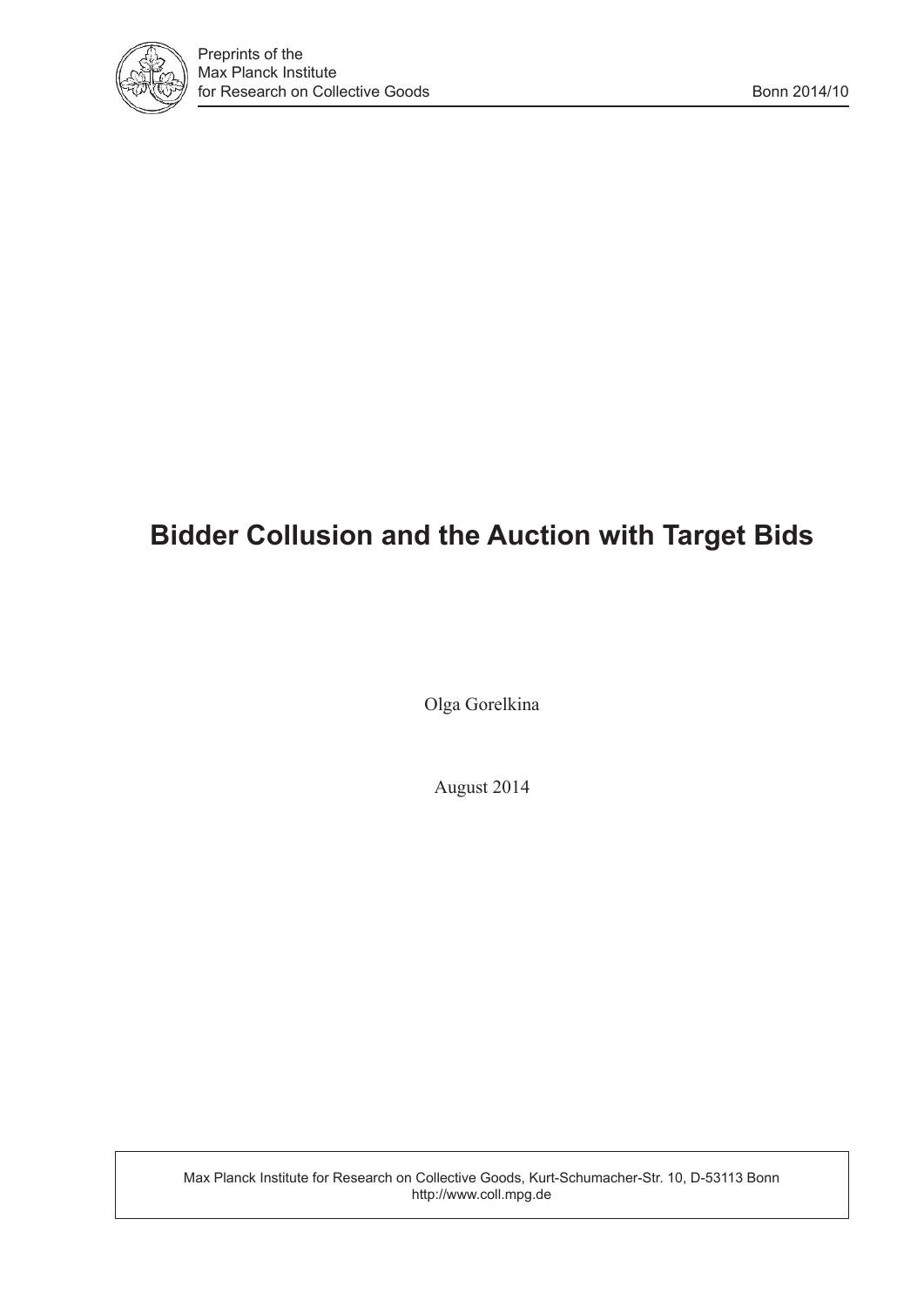# Bidder Collusion and the Auction with Target Bids<sup>\*</sup>

Olga Gorelkina†

#### **Abstract**

This paper studies collusion in one-shot auctions, where a buyer can bribe his competitors into lowering their bids. We modify the single-unit Vickrey auction to incite deviations from the designated-winner scenario and thus undermine collusion. The construction of mechanism does not require the knowledge of colluders' identities or distributions of valuations, in which sense it is entirely detail-free.

**Keywords:** Bidder collusion, detail-free auctions, Vickrey auction.

**JEL codes:** D82, D44, C72.

## **1 Introduction**

Bidder collusion in auctions jeopardizes the seller's revenue. In contrast to its numerous virtues, the Vickrey (second-price) auction is extremely susceptible to

<sup>∗</sup>Acknowledgments to be added.

<sup>†</sup>Max Planck Institute for Research on Collective Goods, Kurt-Schumacher-Str. 10, D-53113 Bonn, Germany.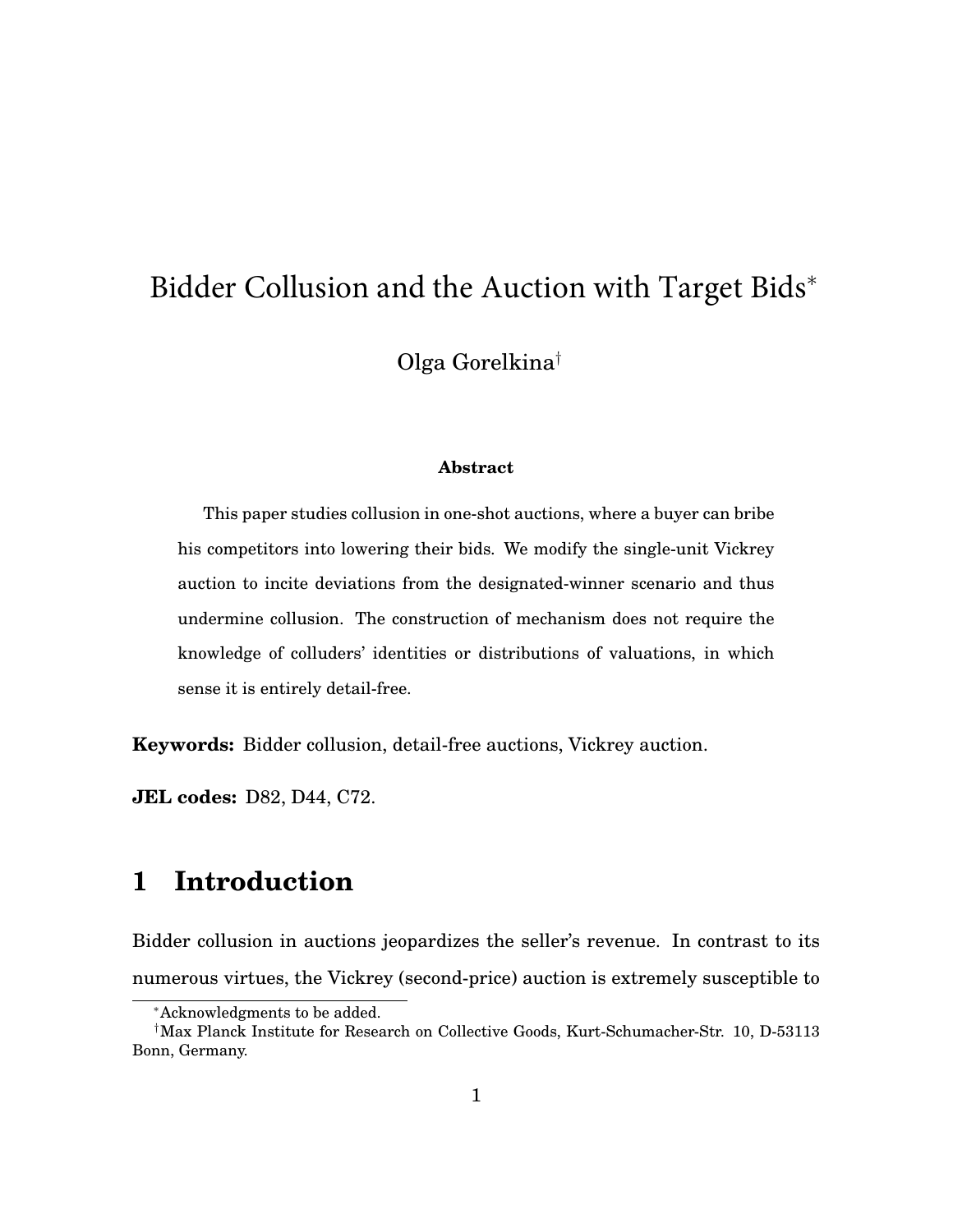bidder collusion (Ausubel, Milgrom, 2006). In the Vickrey mechanism, bidders are likely to engage in pre-play communication for two reasons. First, information disclosure entails no risk. Since truthful bidding is weakly dominant, identifying a strong competitor never results in more aggressive bidding. Second, the exchange of information often discourages competition and lowers the auction price, in particular if the cartels can share the spoils through transfers.<sup>[1](#page-3-0)</sup>

In this paper, we modify the Vickrey mechanism in order to reverse the incentives for pre-play communication. We change the allocation rules in such a way that disclosing information prior to the auction results in more intense competition. This implies that any bidder who contemplates winning the auction will avoid being identified by the other bidders. Collusive negotiations are then hampered by the incentives to protect private information.

To incite competition upon information disclosure we introduce 'bid targeting' in a mechanism with two bidding rounds. In the first round bidders place a preliminary bid and choose a target bidder; self-targeting is permitted. In the second round the bid is adjusted towards the target. Depending on the bidders' target choices, the seller applies either the standard Vickrey assignment or a novel *gap rule* that favors the second-highest bidder. The Vickrey auction is thus modified in two ways: first, the bidders' message space includes not only the bid, but also the target submission. Second, the new allocation rule incites deviations

<span id="page-3-0"></span><sup>&</sup>lt;sup>1</sup>Marshall and Marx (2007) show that surplus-sharing cartels are able to eliminate all competition in a one-shot Vickrey auction without controlling their members' actions. The role of side-transfers in first- and second-price auctions has been extensively studied in Graham and Marshall, 1987; Mailath and Zemsky, 1991; McAfee, McMillan, 1992. A different strand of literature studies collusion sustained through repeated interactions between the cartel members: Abreu, Pearce, Stacchetti, 1986; Skrzypacz, Hopenhayn, 2004; Aoyagi 2007; Vergote, 2011. This paper focuses on one-shot interactions.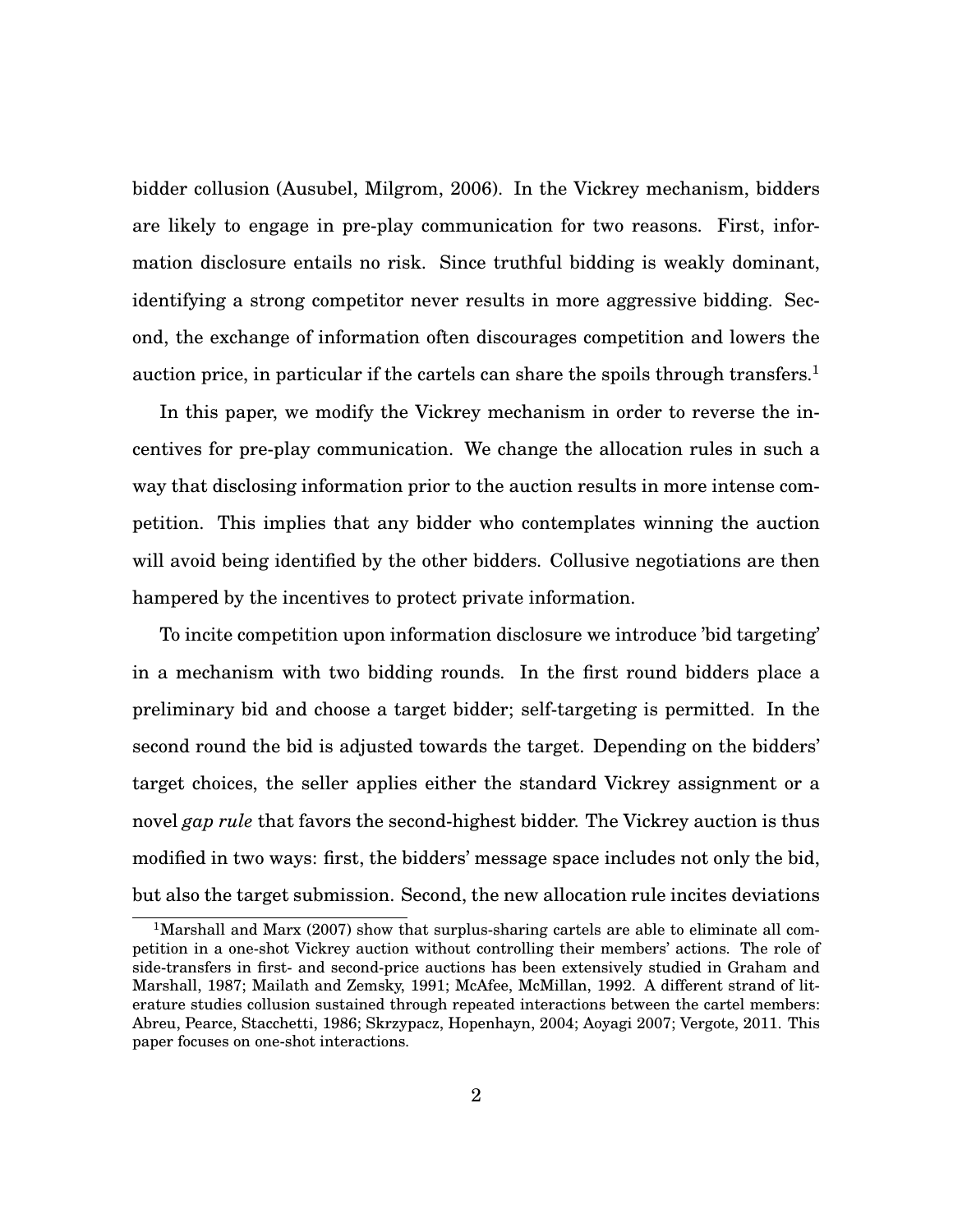from the designated-bidder scenario.

In the presence of prior collusion, bid targeting is akin to blowing the whistle on a likely winner. By targeting the cartel leader a non-designated member of the cartel can win the auction by the gap rule. This feature of the mechanism mirrors whistle-blower rewards used by the anti-cartel authorities.<sup>[2](#page-4-0)</sup> The advantage is that, in the auction with target bids, the whistle-blower reward is part of the assignment rule and does not require the bidders to present any proofs of collusion. The seller "cooperates" with the whistle-blower by using the target's information to adjust the whistle-blower's bid. The combination of both information pieces: leader's identity (whistle-blower's information) and his preliminary bid (seller's information), adversely affects the cartel leader. Even if he can credibly commit to reward cooperation, the reward (as long as it does not exceed his own collusion surplus) will be insufficient to preclude deviations. Following the results of Marshall and Marx (2009), we suggest that the seller does not disclose the price at which the good was sold. Facing fewer observables the cartel has less flexibility in the conditional side-transfers to sustain cooperation and thus the non-disclosure of the final price contributes to hindering collusion. At the same time, we can allow for settings where the winner's identity cannot be hidden.

First we find the non-cooperative equilibrium of the modified mechanism and show that when bidders have no information about each other, they will not target bids other than their own. This is true because targeting a bidder at random

<span id="page-4-0"></span><sup>2</sup>For instance, the German *Bundeskartellamt*. US Security and Exchange Commission awards between 10 and 30 percent of money ordered in sanctions. http://www.sec.gov/whistleblower.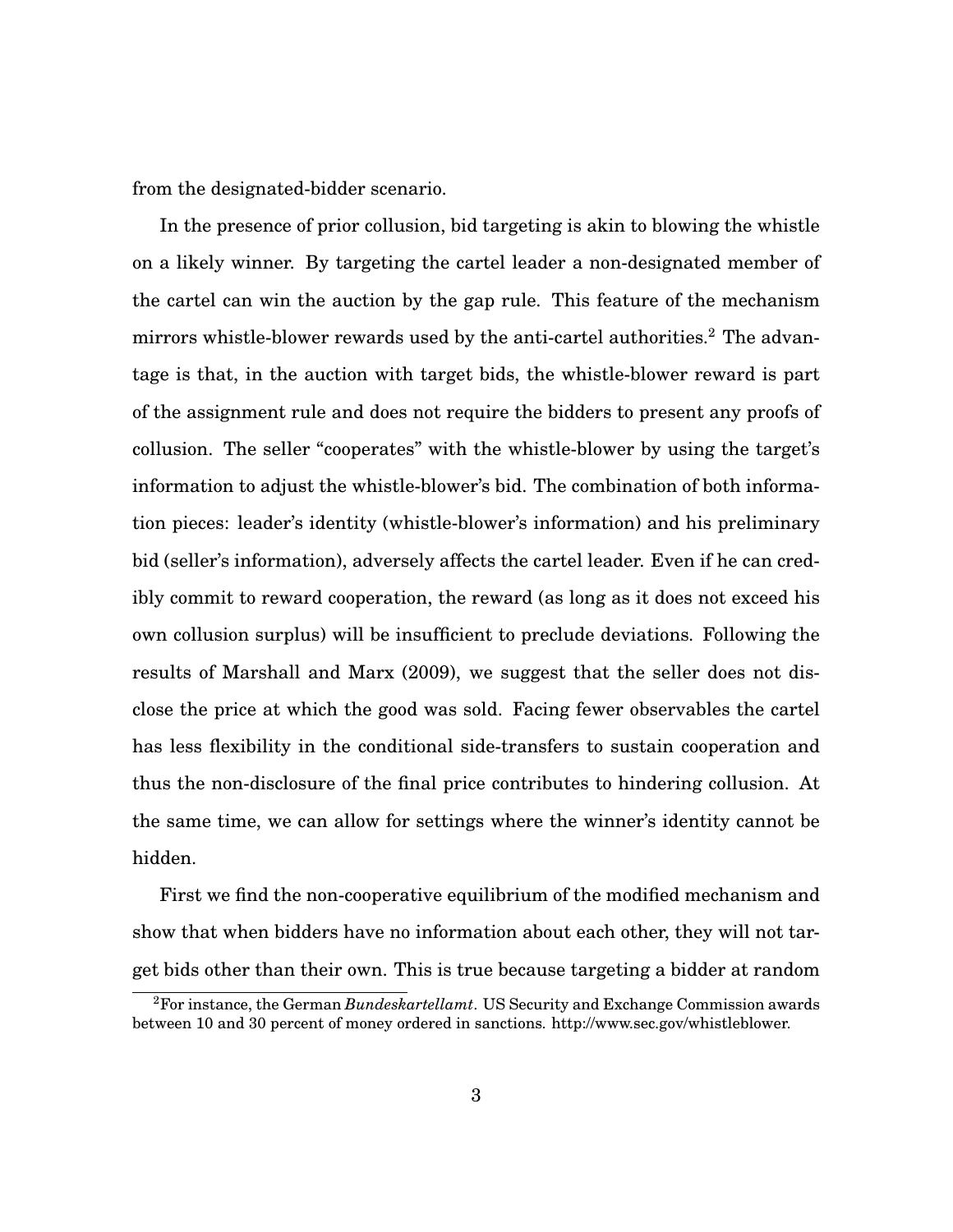may limit one's final bid and prevent him from winning the auction. If bidders are ex ante symmetric and valuations are private and independent, the bidders will self-target and bid their true valuations in equilibrium. This implies that the auction with target bids is outcome and revenue equivalent to the collusion-free Vickrey auction.

Next we study collusion in a model with bribes based on Schummer (2000). Schummer studies allocation mechanisms that are robust to manipulations by two bidders where one of them rewards the other for misrepresenting his type, making both players are better off. We extend the model in two ways. First, we allow for bribing more than one bidder, that is, we allow for coalitions that include two players or more. (The coalition structure is determined by a partition of the player set, such that bidders only observe the composition of coalitions they belong to.) Second, we allow the bribes to be outcome-contingent, and the auction strategies to be chosen in an incentive-compatible way. We model the cartel's side contract as one that specifies the bidding manipulation where one member is designated to win, and the bribes that other members receive if the manipulation succeeds.

We say that a side contract is collusion incentive compatible if two conditions are satisfied. First, no cartel member can profitably deviate from the bidding manipulation and second, the side contract Pareto-improves the cartel members' welfare. We show that, in the auction with target bids, the set of side contracts satisfying collusion incentive compatibility is empty. The proof shows that there always exists a deviation, where a cartel member targets the cartel-designated winner and obtains the exact amount of surplus that his withdrawal from com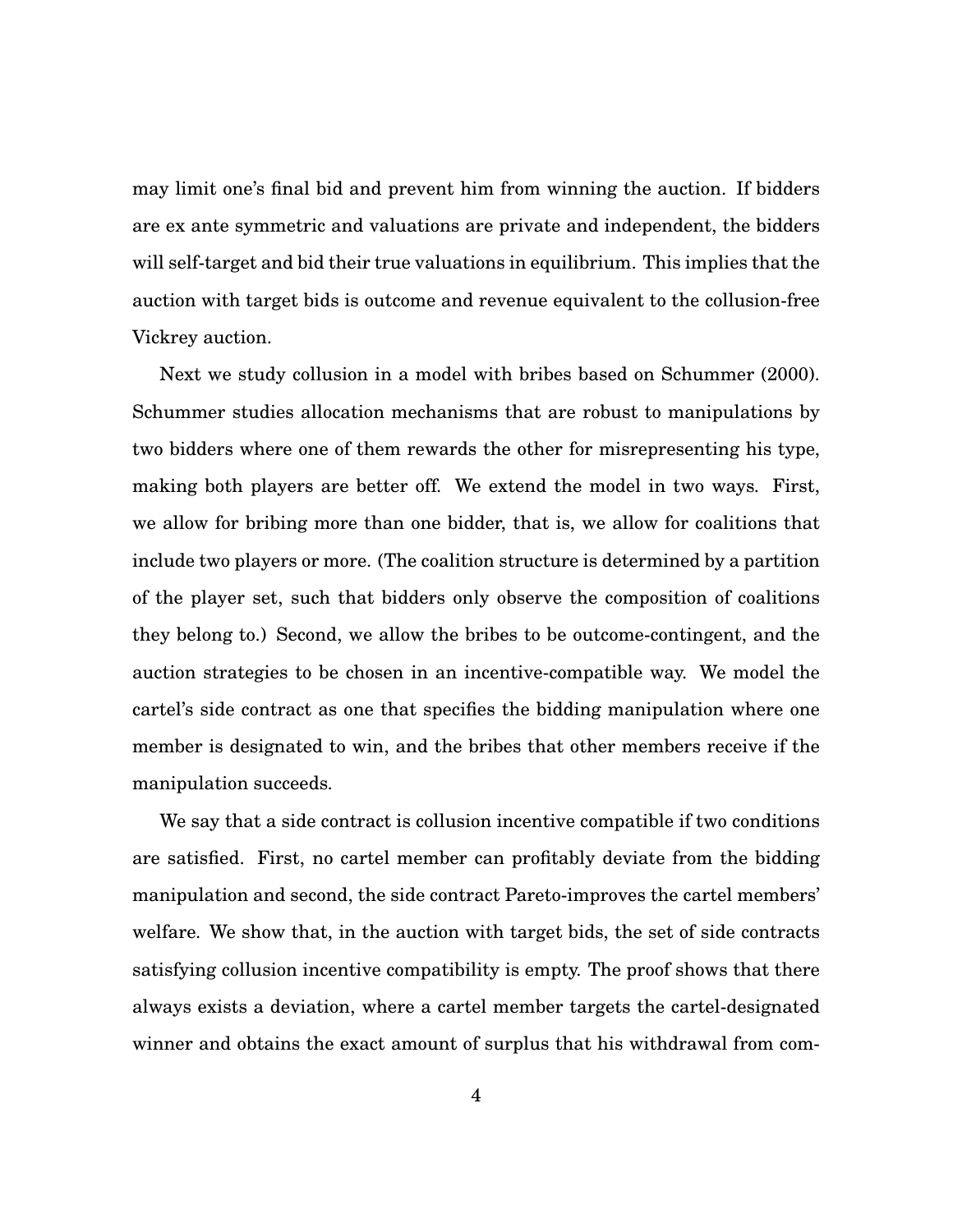petition would create. The total gains from deviation are at least as large as the surplus from collusion. Thus all surplus that the winner could obtain and redistribute in side-transfers is insufficient to overcome the cartel members' incentives to deviate.

An important assumption here is that cartels do not control their members' actions during the auction or reallocate the object after sale.<sup>[3](#page-6-0)</sup> Cartel power amounts to enforcing rewards conditional on the success of collusion. Collusion where the cartels do not control their members' actions has been documented in a large body of literature on public procurement auctions: Hendricks and Porter, 1989; Porter and Zona, 1993; McMillan, 1991; Levenstein, Suslow, 2006; Pe-sendorfer, 2000.<sup>[4](#page-6-1)</sup> In this sense, we complement the literature on collusion-robust auction design (Che and Kim, 2009; Pavlov, 2008) that stems from Laffont and Martimort (1997, 2000) who assume full cartel enforcement.<sup>[5](#page-6-2)[6](#page-6-3)</sup> We show that if the cartels cannot enforce their members' actions, the seller can achieve the revenue of the collusion-free Vickrey auction. Furthermore, he can do so without the knowledge of colluding bidder identities or the distribution of valuations.

The auction with target bids preserves the detail-free property of its prototype Vickrey auction. It thus contributes to the growing body of literature on

<span id="page-6-0"></span><sup>3</sup>For instance, in public procurement auctions the reallocation is ruled out by the terms of contract.

<span id="page-6-1"></span><sup>4</sup>Theoretical studies of non-enforcing cartels include: Robinson, 1985; Graham and Marshall, 1987; von Ungern-Sternberg, 1988; Eso, Schummer, 2004; Marshall and Marx, 2007, 2009 ¨

<span id="page-6-2"></span><sup>&</sup>lt;sup>5</sup>Che and Kim (2009) and Pavlov (2008), independently, obtain robustness to collusion modeled as in Laffont and Martimort (1997, 2000), where the cartels are able fully to enforce their members' actions. Assuming that the bidder identities are known, the auctioneer refuses to sell to any collusive bidder with some positive probability. This serves to tighten the participation constraints of the side mechanism and obtain collusion robustness.

<span id="page-6-3"></span><sup>6</sup>An alternative game-theoretic approach models collusion as part of a cooperative or semicooperative game; see Biran and Forges (2011) and references therein.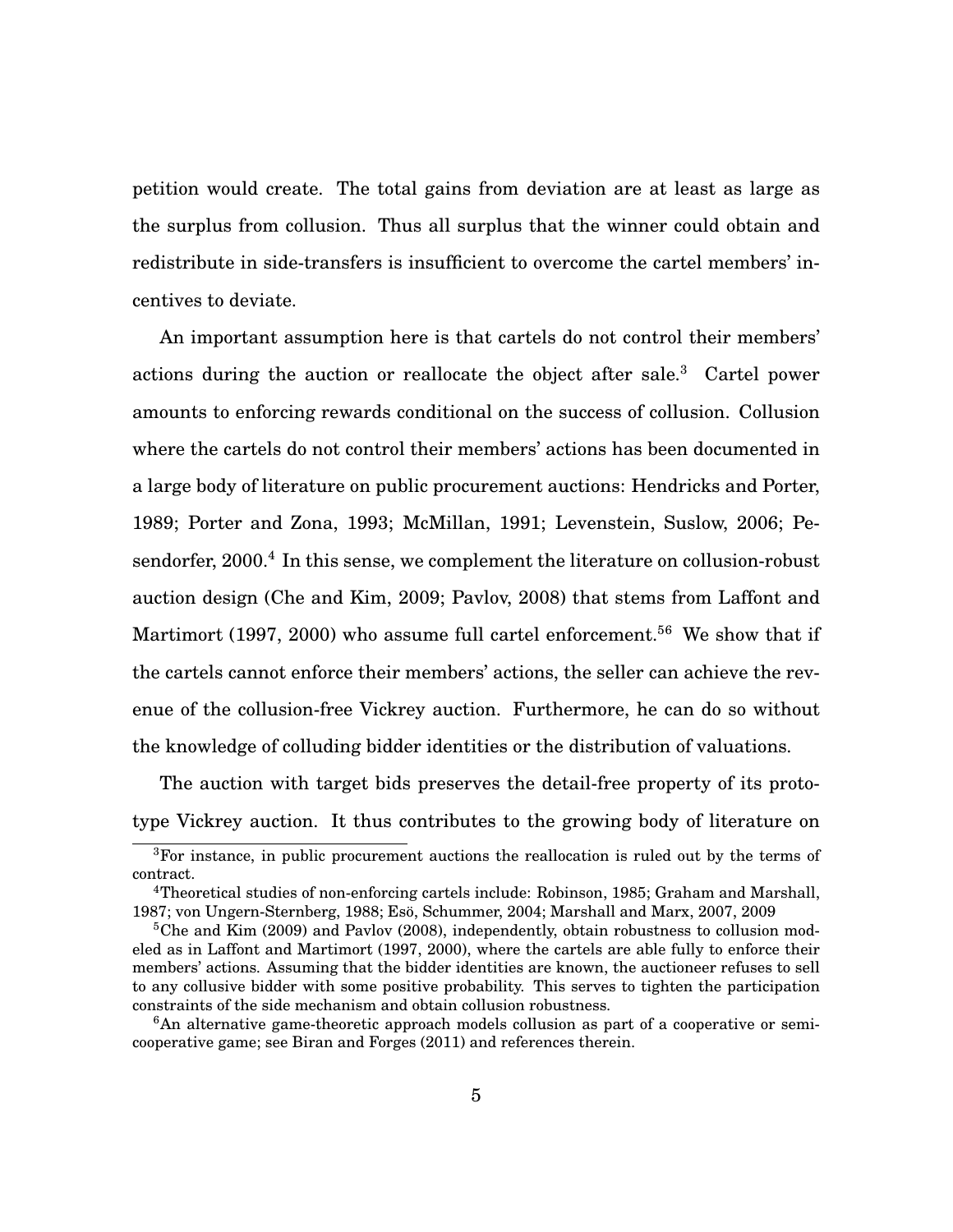detail-free auctions, $7$  and is, to the best of my knowledge, the first among those to address the problem of bidder collusion. *Detail-free* here means that neither the allocation nor the price depend on the prior distribution of bidders' willingness to pay for the object. Furthermore, the auction with target bids does not require the knowledge of colluding bidder identities, because it provokes a conflict internally within the cartel. Detail-free mechanisms, such as the auction with target bids, alleviate the "garbage in - garbage out"<sup>[8](#page-7-1)</sup> problem pervading one-shot interactions.

## **2 Motivating Example**

Consider a second-price auction of a single indivisible good, where the bidders can communicate before the auction. At the outset, each bidder only knows his valuation, i.e. how much money he is willing to pay for the good. Suppose that two bidders agree that one of them will bid truthfully aiming to win the auction, while the other will place a very low bid. To fix ideas, let bidder  $l$  be the designated leader, and let i be the low bidder with valuation  $v_i < v_l$ . As result of rigging the bids, l can win the auction at a lower price; let  $\Delta_i U_i$  denote the respective ex post increase in his surplus.  $\Delta_i U_i$  is strictly positive if and only if bidder  $l$  wins while  $i$ 's true valuation is second-highest, such that his withdrawal

<span id="page-7-0"></span><sup>&</sup>lt;sup>7</sup>Perry and Reny (2002), Caillaud and Robert (2003), Hu, Offerman and Zou (2011); on  $k^{th}$ price auctions: Kagel, Levin (1993), Wolfstetter (2001), and Mezzetti, Tsetlin (2009).

<span id="page-7-1"></span><sup>8</sup>Myerson (1981) borrows the wording from computer science literature. Earlier, Hurwitz (1972) points out that the lack of knowledge of type distributions is a major concern for mechanism design. This problem has particularly strong bite in one-shot interactions where no prior observations are available.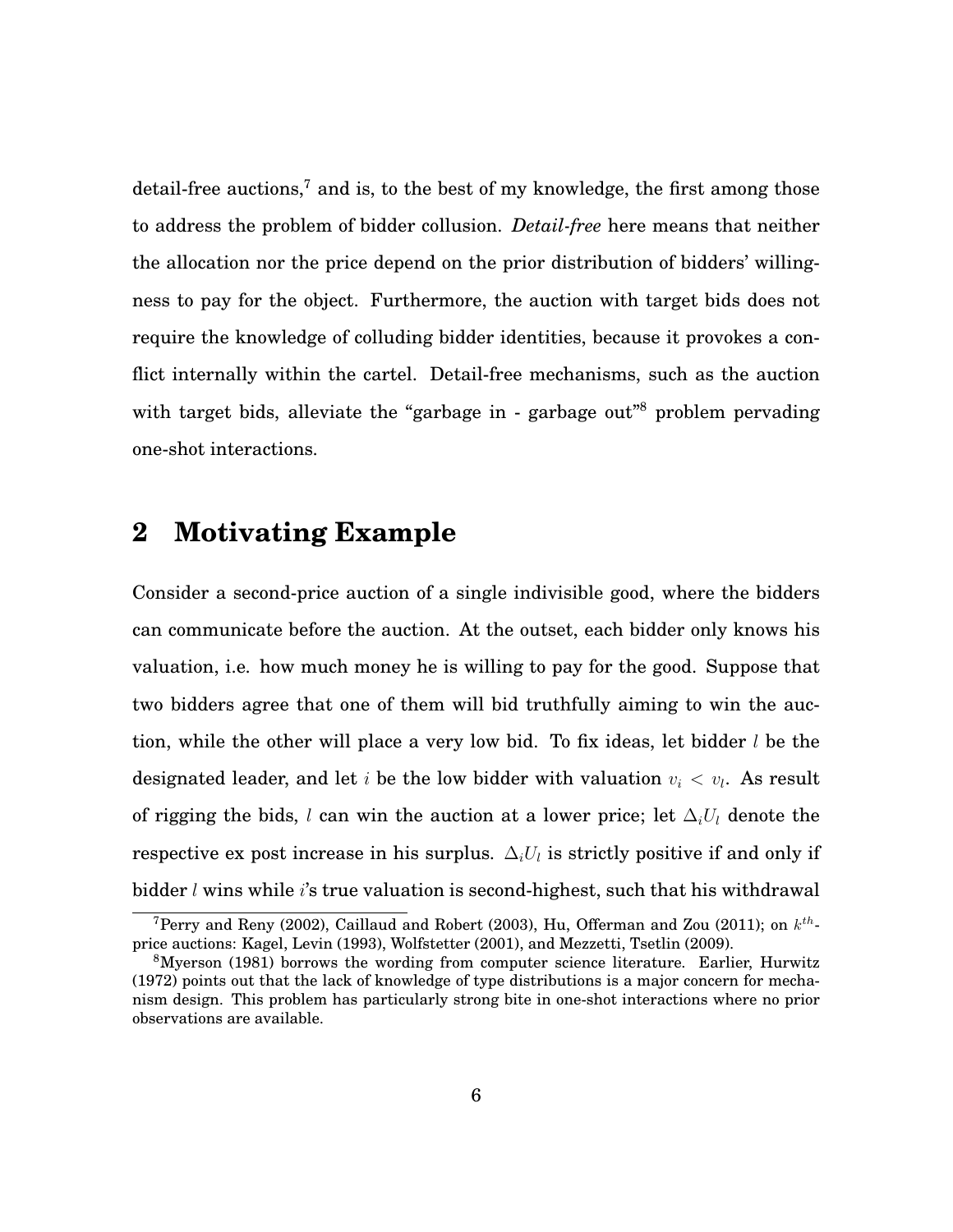effectively reduces the price (see Fig.1).



Figure 1: Collusion surplus when bidder  $i$  withdraws his bid  $v_i.$ 

There are mutual benefits to collusion, or a Pareto improvement, for bidders  $i$ and l if (1) bidder i receives a positive transfer (bribe) when collusion succeeds,  $t_i > 0$ , and (2) bidder l's surplus is larger than what his payment to bidder i,  $\Delta_i U_l > t_i.$ 

The purpose of modifying the auction is to protect the seller from price reducing manipulations of this kind. We design auction rules to preclude mutual benefits to collusion, and specifically, to introduce the possibility of profitable deviations from bid rigging scenarios. In this example, suppose bidder  $i$  could, somehow, receive  $\Delta_i U_i$  if he deviated from bidding low in the auction. If such deviation is available, then bribe  $t_i$  is  $\emph{either}$  insufficient to preclude  $i$ 's deviation,  $or$  irrational from  $l$ 's perspective as it exceeds his gain from cooperation  $\Delta_i U_l.$ 

For bidder *i*, receiving  $\Delta_i U_l$  is equivalent to winning the auction at price  $\hat{b}$ , if  $\hat{b}$  is lower than his valuation  $v_i$ . We show next that this allocation can be implemented with a so-called *gap rule*. This rule favors the second-highest bidder under a condition that turns out to be equivalent to being pivotal to the cartel surplus (that is, equivalent to  $\Delta_i U_l > 0$ ). By selling the object to bidder *i* whenever the condition is met, the auctioneer guarantees him a payoff that cannot be surpassed by any rational transfer promise the leader can make.

The challenge to auction design is that, in general*,* it is *not* in the seller's in-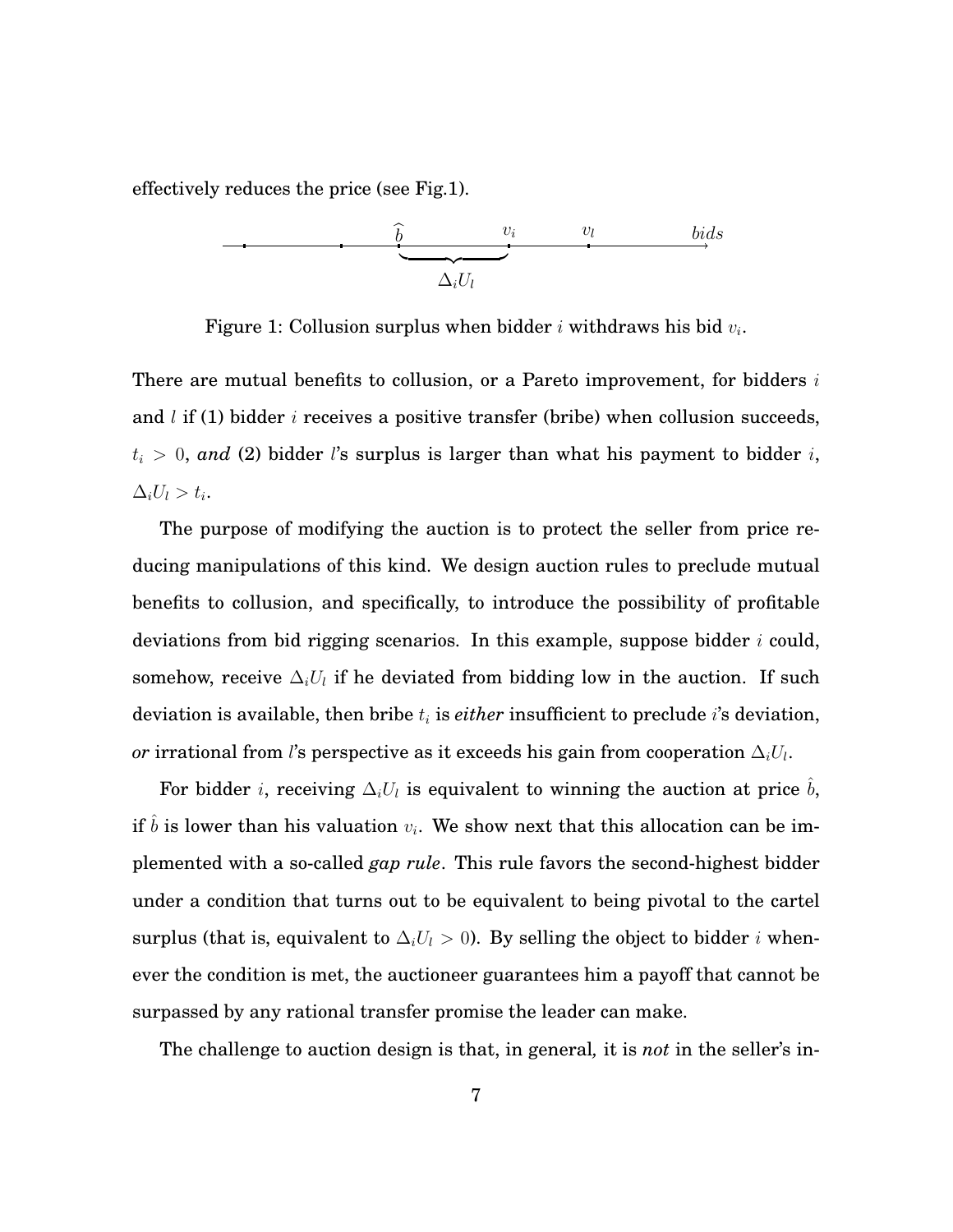terest to reject the highest bid in favor of a lower one. We should thus ensure that the highest bid is rejected only in the case of collusion. To identify colluders we introduce 'target bidding' that allows the cartel members to use the knowledge of the leader's identity to construct profitable deviations. The targeting would trigger the allocation by gap rule in the two-stage auction. We start with considering the gap rule separately in Section 3 and then as part of the two-stage auction with target bids in Section 4.

## **3 Gap Rule**

By the gap rule, the good is sold to the highest-valuation bidder at the second price, if the difference between the  $1^{st}$  and the  $2^{nd}$  bid is larger than the difference between the  $2^{nd}$  and the  $3^{rd}$  bid. Otherwise, the object is sold to the second highest bidder at the third price (See Fig. 2). Put differently, the winner is one of the two highest bidders, who enjoys the larger "revealed surplus" from winning at the next-highest price.



Figure 2: *Gap Rule.*  $b_{(k)}$  *denotes*  $k^{th}$ −highest bid. If the second gap is larger than *the first gap, the second bidder wins at price*  $b_{(3)}$ *.* 

Although inefficient, this assignment rule is interesting for the following reason. Under the gap rule, a cartel member  $i$  can obtain the equivalent of  $\Delta_i U_l,$  his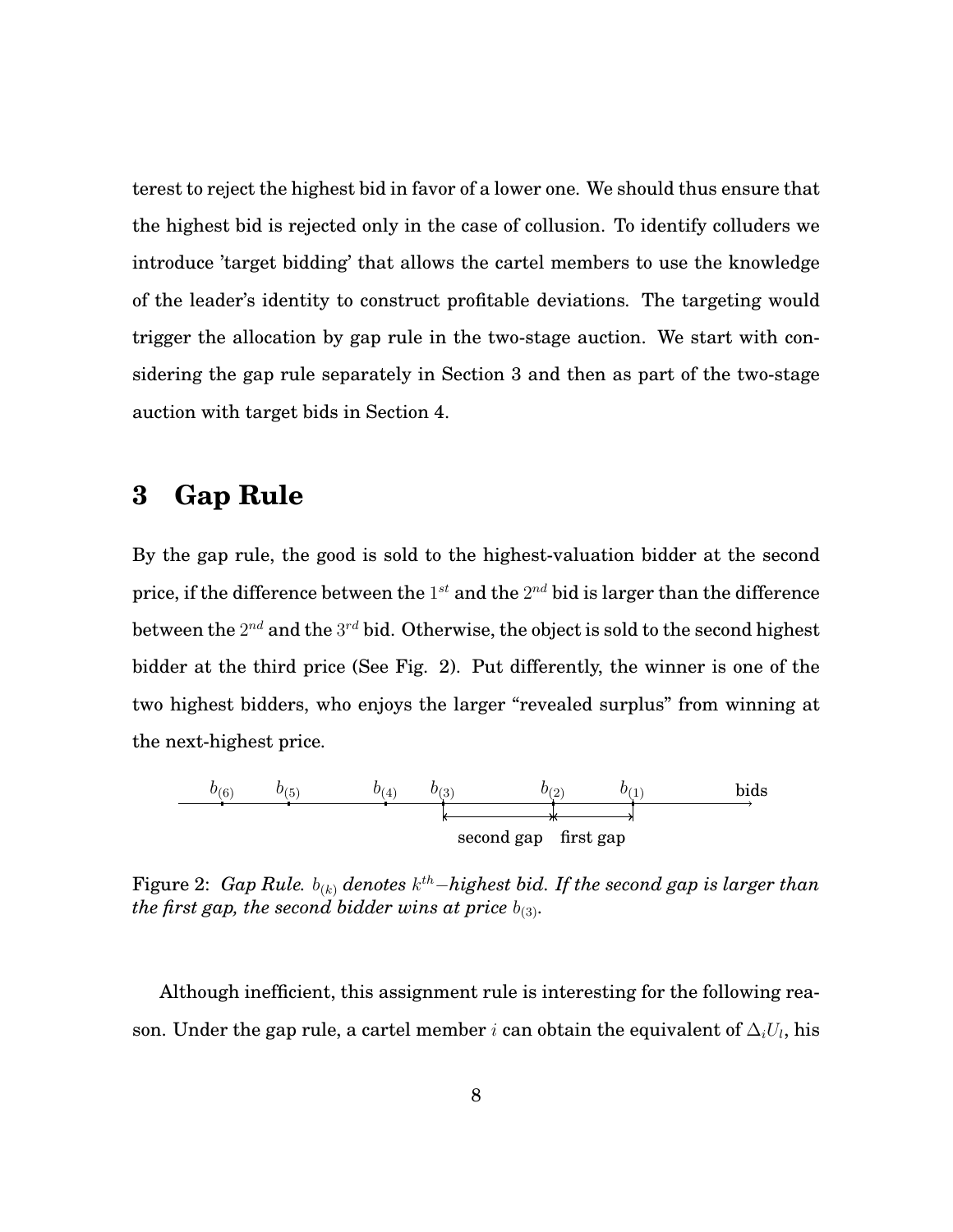contribution to the collusion surplus when he withdraws his bid in the Vickrey auction. To obtain the equivalent surplus he places his bid at the average of his own and the leader's value (Figure 3), to which we will refer as *midpoint* bidding. The following lemma makes the formal statement.



Figure 3: *Midpoint bidding*  $b_i^{mp} = \frac{v_i+v_1}{2}$ 2

<span id="page-10-0"></span> ${\bf Lemma ~1} \quad {\rm Fix ~any ~ valuations ~profile ~such ~that} ~v_i < v_l ~{\bf and ~let} ~\hat{b} = \max{\{v_j\}}_{j \in N / \{l, i\}},$ where N is the set of all bidders,  $|N| \geq 3$ . Under the gap rule, bidding  $b_i^{mp} = \frac{v_i + v_l}{2}$ 2 yields payoff  $\Delta_i U_l$  to bidder *i*.

**Proof** Bidder i's payoff from using strategy  $b_i^{mp}$  depends on the realized value  $\hat{b}$  of the maximal residual bid. First, suppose that  $\hat{b}$  is less than i's valuation  $v_i$ . In this case, the first gap is less than

the second. Therefore the defecting bidder  $i$  wins the object, paying the third price  $\hat{b}$ . Payoff  $v_i - \hat{b}$  coincides with his contribution to the collusive surplus in the Vickrey auction: when



 $v_i$  is *de facto* the second-highest valuation, the withdrawal of  $v_i$  reduces the Vickrey price by the difference between  $v_i$  and the next-highest valuation  $b$ .

Suppose now that the highest residual bid  $\hat{b}$  is greater than  $i$ 's valuation  $v_i$ .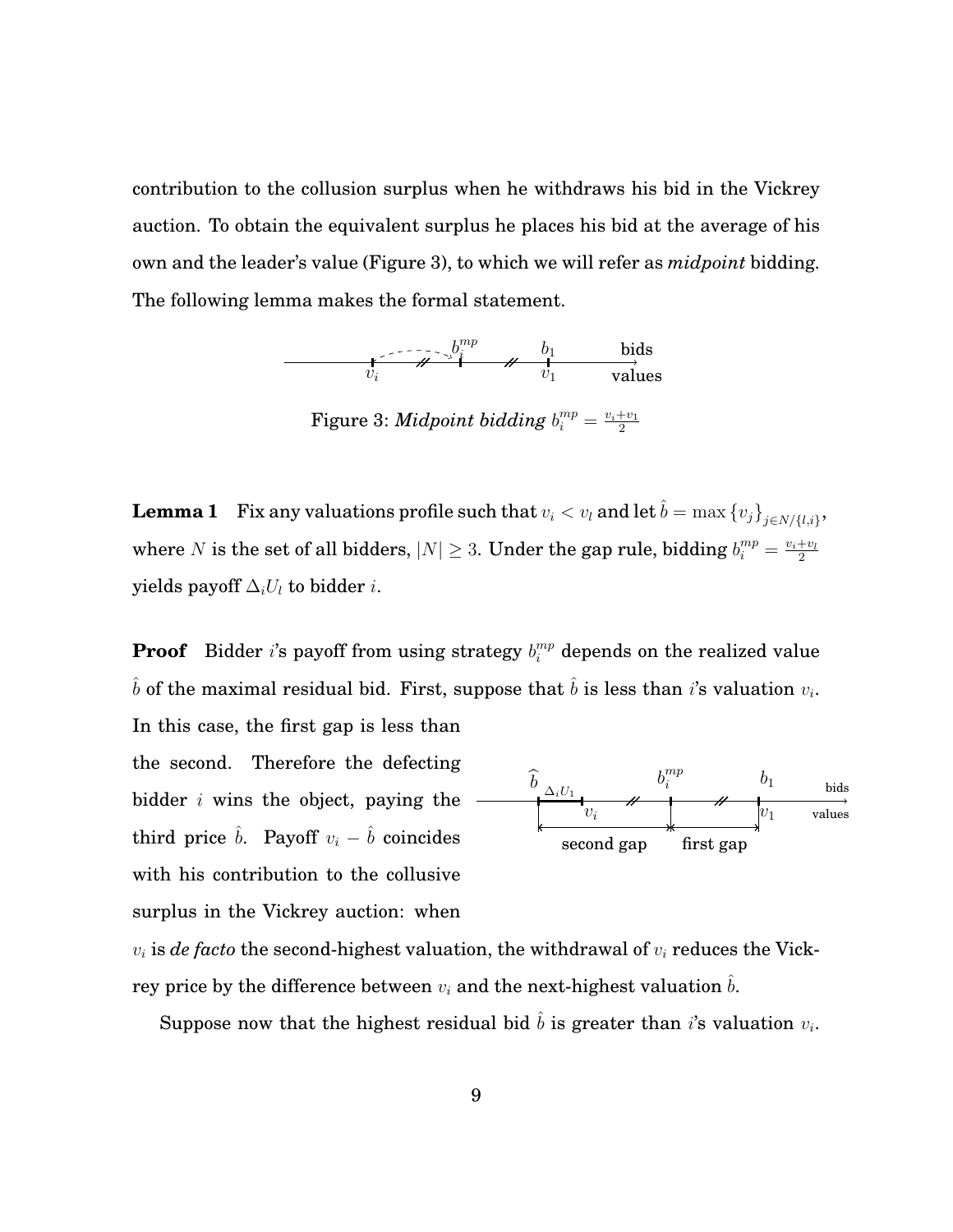If  $\hat{b} \leq b_i^{mp}$  $i^{mp}_{i}$ , then the first gap is larger, and if  $\hat{b} > b_i^{mp}$ , then i's bid is only third-highest; in either case, the payoff to bidder  $i$  is zero. Observe that whenever  $\hat{b} > v_i$  *i*'s true value  $v_i$  is *not* 



second-highest, and thus the withdrawal does not reduce the selling price in the Vickrey auction and therefore creates no surplus. We obtain that also in case  $\hat{b} > v_i$  bidder *i*'s payoff coincides with her contribution  $\Delta_i U_l = 0$ .

## **4 The Auction with Target Bids**

#### **4.1 Auction Rules**

The auction with target bids is a modification of the Vickrey mechanism that uses the gap rule. In the first round each bidder places a preliminary bid  $\beta_i$  and chooses a target bidder; self-targeting is permitted. In the second round, each bid is revised in the target direction: If the target preliminary bid is higher, then final bid moves *half-way up* to target (Equation [1](#page-12-0) below). If the target is lower, final bid moves *all the way down*.

If bidder i's target bidder, in turn, targets another bidder, we have to consider bidder *i*'s entire *target set* that we define as follows.<sup>[9](#page-11-0)</sup> Let bidder *i*'s (first-degree) target be denoted  $T(i)$ . The target of bidder  $T(i)$  is bidder is second-degree target, denoted  $T^2(i) = T(T(i))$ . Recursively define  $T^{k+1}(i) = T(T^k(i))$ . Bidder

<span id="page-11-0"></span><sup>&</sup>lt;sup>9</sup>We consider bidder sets in order to rule out collusive manipulations where the cartel leader targets one of the cartel members.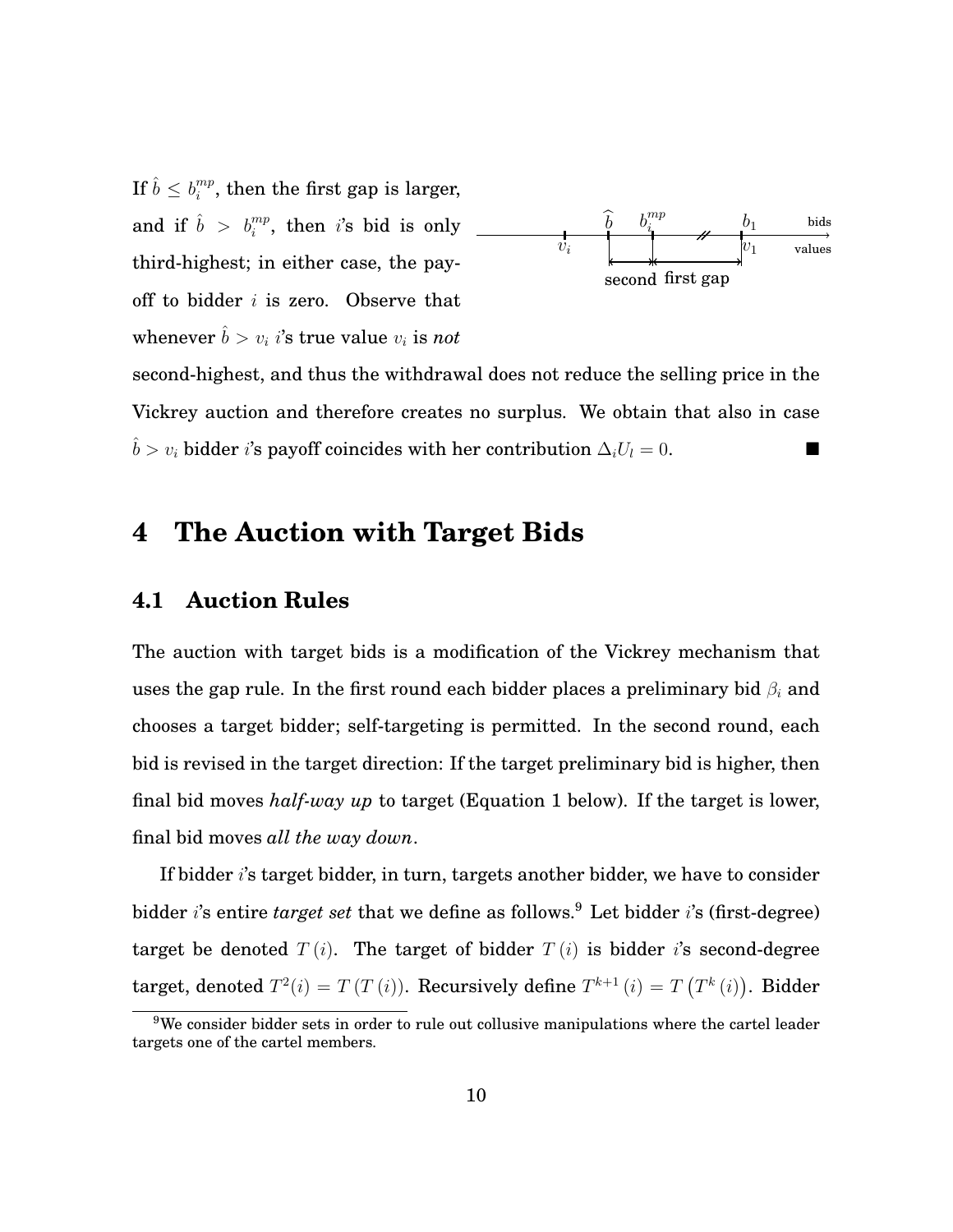*i*'s *target set* is then defined as  $\mathbb{T}(i) = \bigcup_{k=1}^{n} T^{k}(i)$ , and the target preliminary bid as the minimal over the target set:  $\beta_i = \min \{\beta_j, j \in \mathbb{T} \ (i) \}.$ 

Formally, we have the following.

**Round 1** Each bidder *i* submits a preliminary bid  $\beta_i \geq 0$  and a target bidder identity  $j \in N$  (self-targeting is permitted).

**Round 2** For i the final bid is determined as follows:

<span id="page-12-0"></span>
$$
b_i = \min\left\{\frac{1}{2}\left(\beta_i + \underline{\beta_i}\right); \underline{\beta_i}\right\} \tag{1}
$$

If two highest bidders self-target, then the Vickrey rule is implemented. Otherwise, the gap rule is implemented.

If there is a tie at the top, and  $M$  is the set of tying bidders, the winner is picked at random from the intersection of target sets  $\bigcap_{i\in M}\mathbb{T}(i)$  and the winner pays his bid.

#### **4.2 Examples**

As illustration to the rules, consider the following examples.

- Example 1. Suppose there are three bidders: B1, B2, and B3, who bid respectively 1, 2 and 3 dollars in the first round and target their own bids. The Vickrey rule is applied and B3 wins at price 2.
- Example 2. As in example 1, except that B2 targets B3. The final bids are  $(1, 2\frac{1}{2})$  $(\frac{1}{2},3)$ . In this case, gap rule applies and B2 wins at price 1.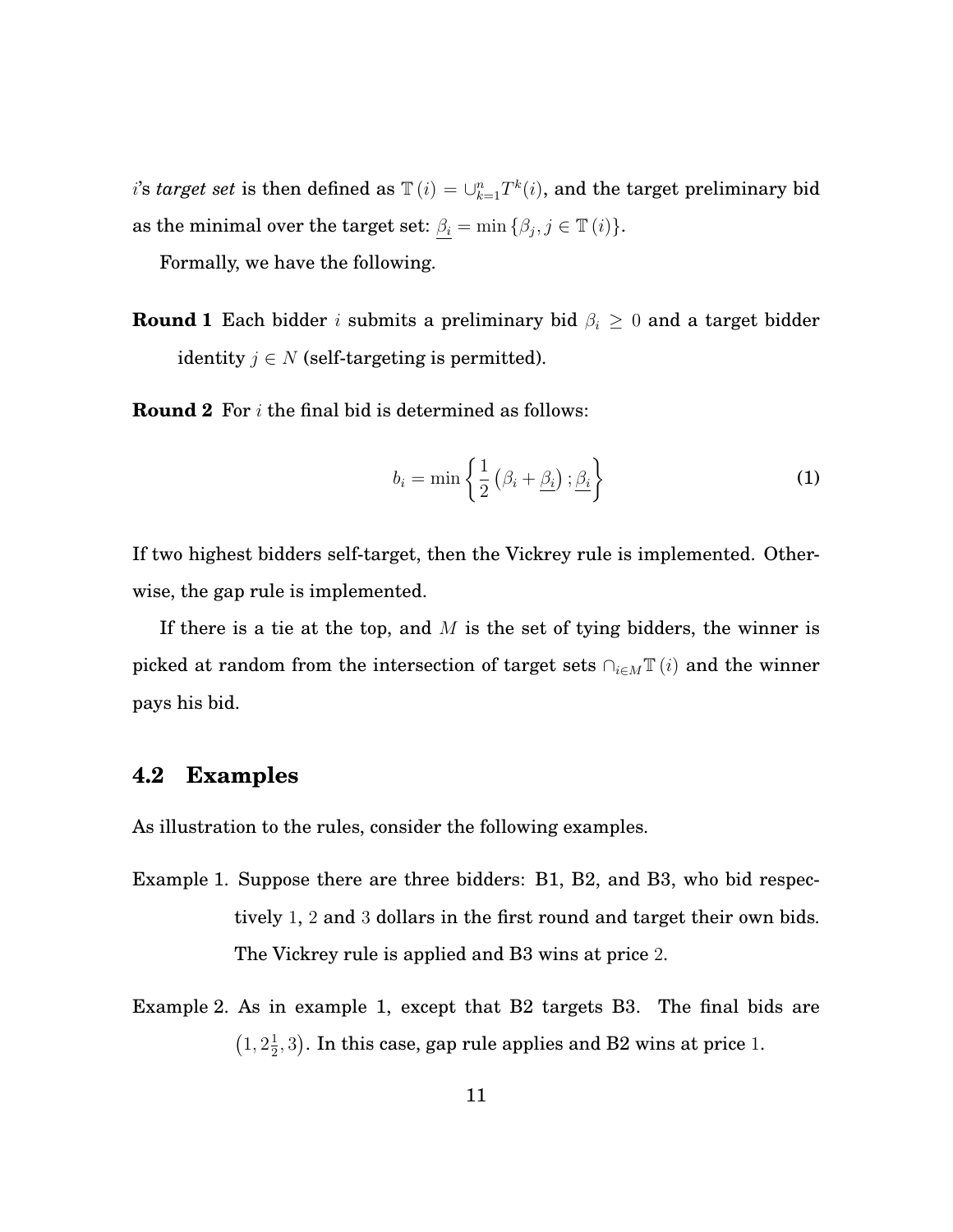- Example 3. As in example 1, except that B2 targets B1. The final bids are  $(1, 1, 3)$ . B3 wins at price 1.
- Example 4. As in example 1, except that B3 targets B2. The final bids are  $(1, 2, 2)$ , there is a tie.  $\mathbb{T}(B2) \cap \mathbb{T}(B3) = \{B2\}$ , hence B2 wins at price 2.

Example 1 illustrates the non-cooperative equilibrium of the auction with target bids (see Section 4.4, Proposition 1). In this equilibrium, the outcome of the auction with target bids coincides with the outcome of the standard Vickrey auction. Deviation from self-targeting to targeting another bidder pays off only if one has enough information to make the correct choice of target. This is illustrated by examples 2-4. Example 2 is the only case for successful targeting, where pointing at the highest bidder (B3) results in winning the auction. Examples 3 and 4 illustrate faulty targeting. In 3, bidder B2 makes an incorrect choice of target, while in Example 4 bidder B3 is better off self-targeting than targeting any other bidder.

Consider a bidder who has only prior information about his competitors. If they are symmetric and sufficiently likely to have low valuation it is risky to target either of them at random. Compared to self-targeting, targeting another bidder can reduce the final bid, if target turns out to be low, and increase, but only partially, if the target turns out to be high. Deviation from the self-targeting equilibrium can pay off only if the target bid is the highest. Self-targeting is the most profitable strategy in the absence of information about the competitors. This is the first of our main results stated in proposition 1. It states, moreover,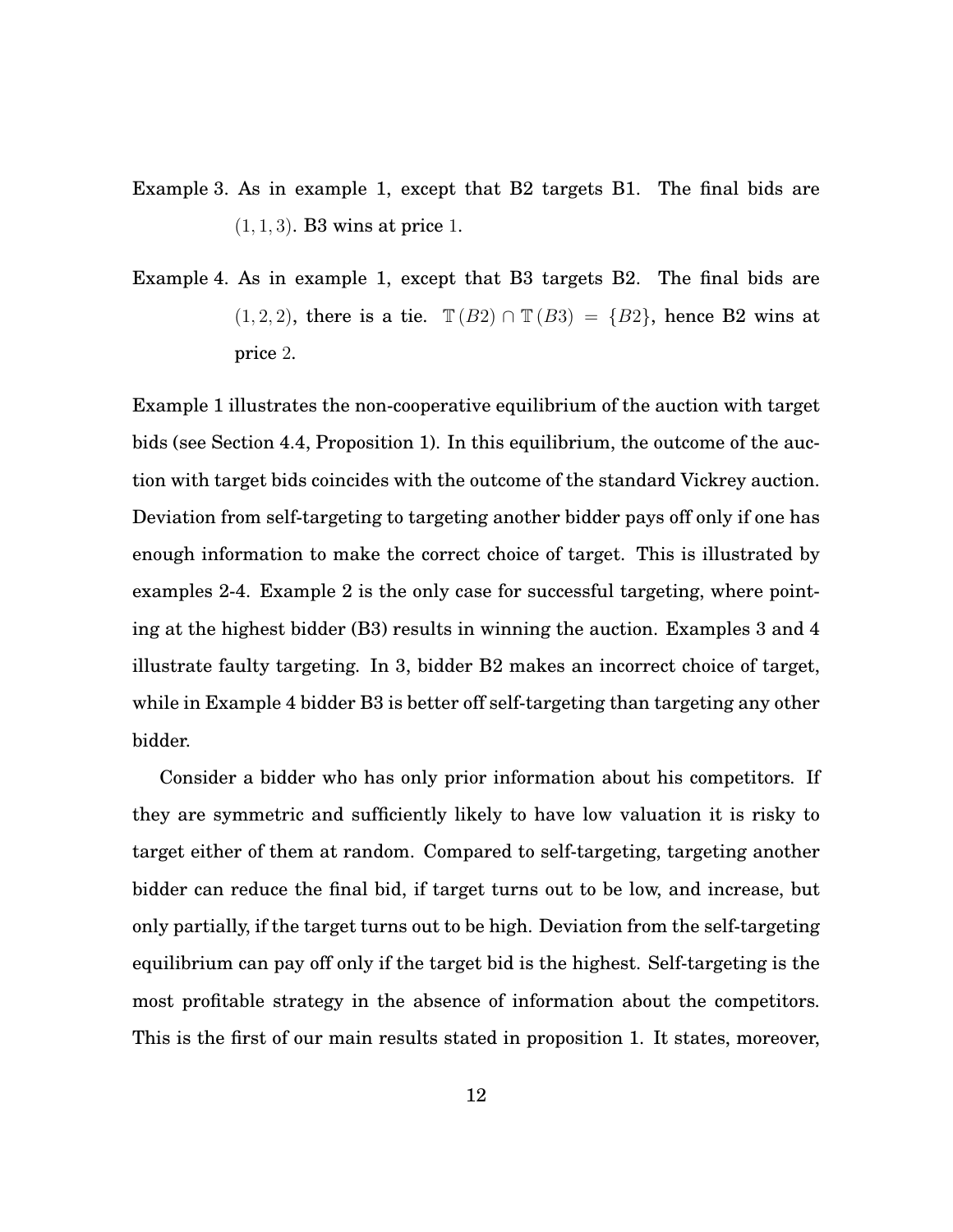that truthful bidding in the auction with target bids is optimal.

In contrast, if a bidder knows that one of his competitors is about to win, he will find it profitable to target the likely winner. By doing so, the bidder has the opportunity to win the auction himself, if his final bid appears high compared to the rest of the participants. In particular, a cartel member who is not designated to win the auction will target the cartel leader because his reward for cooperation cannot be greater than his own winning payoff. If unsuccessful, the deviation will remain undetected. If successful, the defection payoff will match the price reduction that would occur in case the bidder followed the collusive manipulation. In either case, the defection strategy brings the cartel member the same payoff as his contribution to the collusive surplus  $\Delta_i U_l$ . The total surplus is then not sufficient to preclude deviations. Proposition 2 formalizes the impossibility of successful collusion in any cartel of size less than  $n$ . In section 5 we describe a random mechanism that precludes collusion in cartels of all sizes.

#### **4.3 Alternative representation: Japanese auction.**

The Japanese auction is an equivalent representation of the Vickrey mechanism in case of a single object.<sup>[10](#page-14-0)</sup> The auction starts at price zero when all bidders are active. As the price goes up on a clock, the bidders quit the auction; the last remaining bidder pays the price at which the second-to-last dropped out. This version is equivalent to Vickrey auction in the sense that, in equilibrium, the bidders do not quit until the price reaches their true valuation. The winner gets

<span id="page-14-0"></span><sup>10</sup>See, for instance, Milgrom, 2004.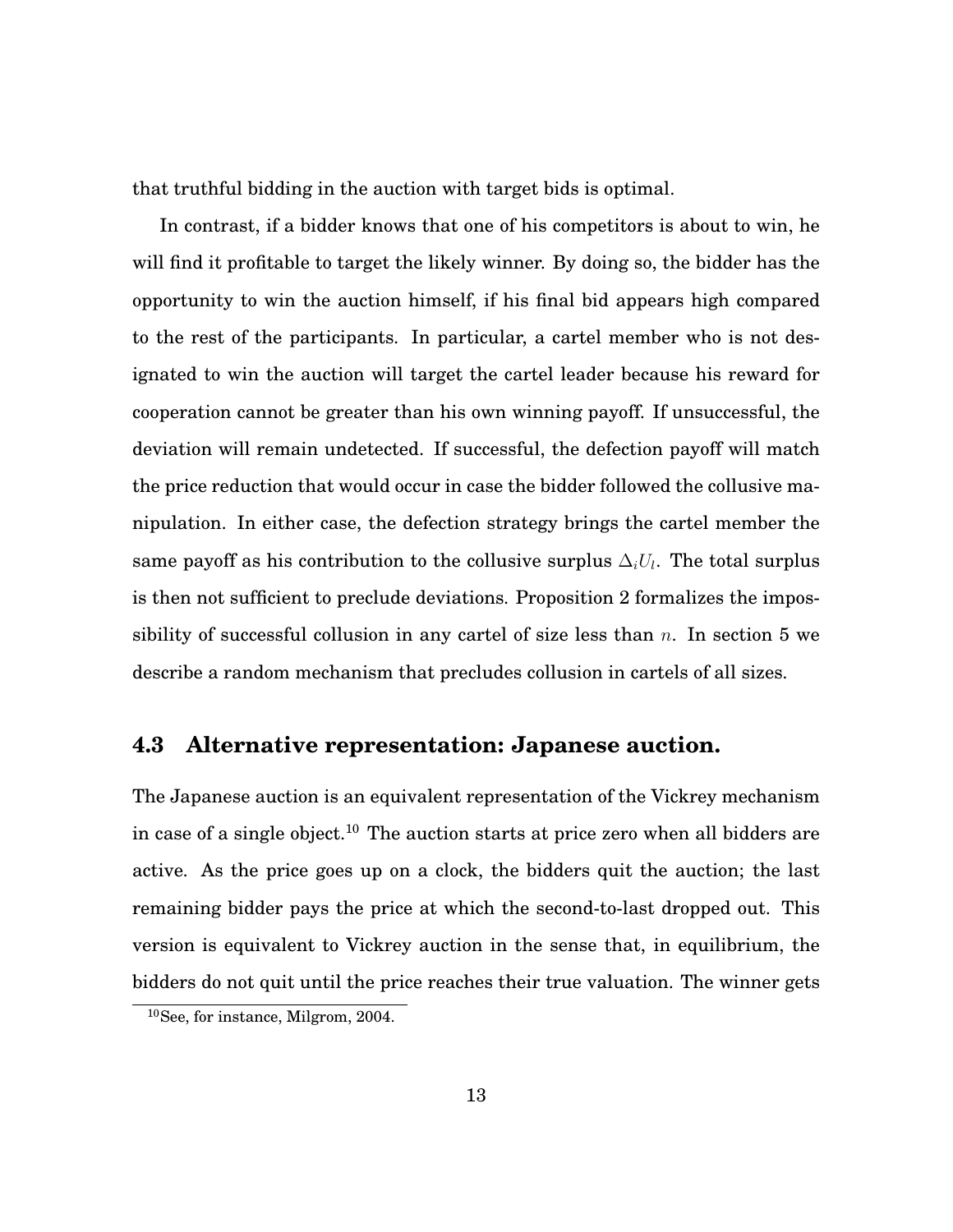the good at the price of the second-highest value.

Similarly to the Vickrey auction, the Japanese auction is prone to collusion. The prospective winner can promise a reward to some other bidders for dropping out early, in order to reduce the competition and price. In order to restore competition using the same targeting technique, one could modify the Japanese auction as follows.

Before the start, each bidder chooses a target. If his target drops out, the targeting bidder drops out as well. If only two bidders remain and one of them targets the other, the targeted bidder drops out. Otherwise, the clock keeps going until only one bidder remains active.

Such procedure will be robust to collusion in cartels of size less than  $n$ . Since there is at least one bidder whose valuation is unknown to the cartel, the cartel leader will not use any manipulation other than self-targeting. This gives a cartel runner-up the opportunity to win the auction by targeting the cartel leader.

#### **4.4 Equilibrium Analysis**

The game is summarized by the following timeline.

- *t=0* Coalition structure is fixed. Bidders privately observe their valuations.
- *t=1* Cartel members communicate.
- *t=2* The seller runs the auction and announces the winner. Contingent side transfers are paid.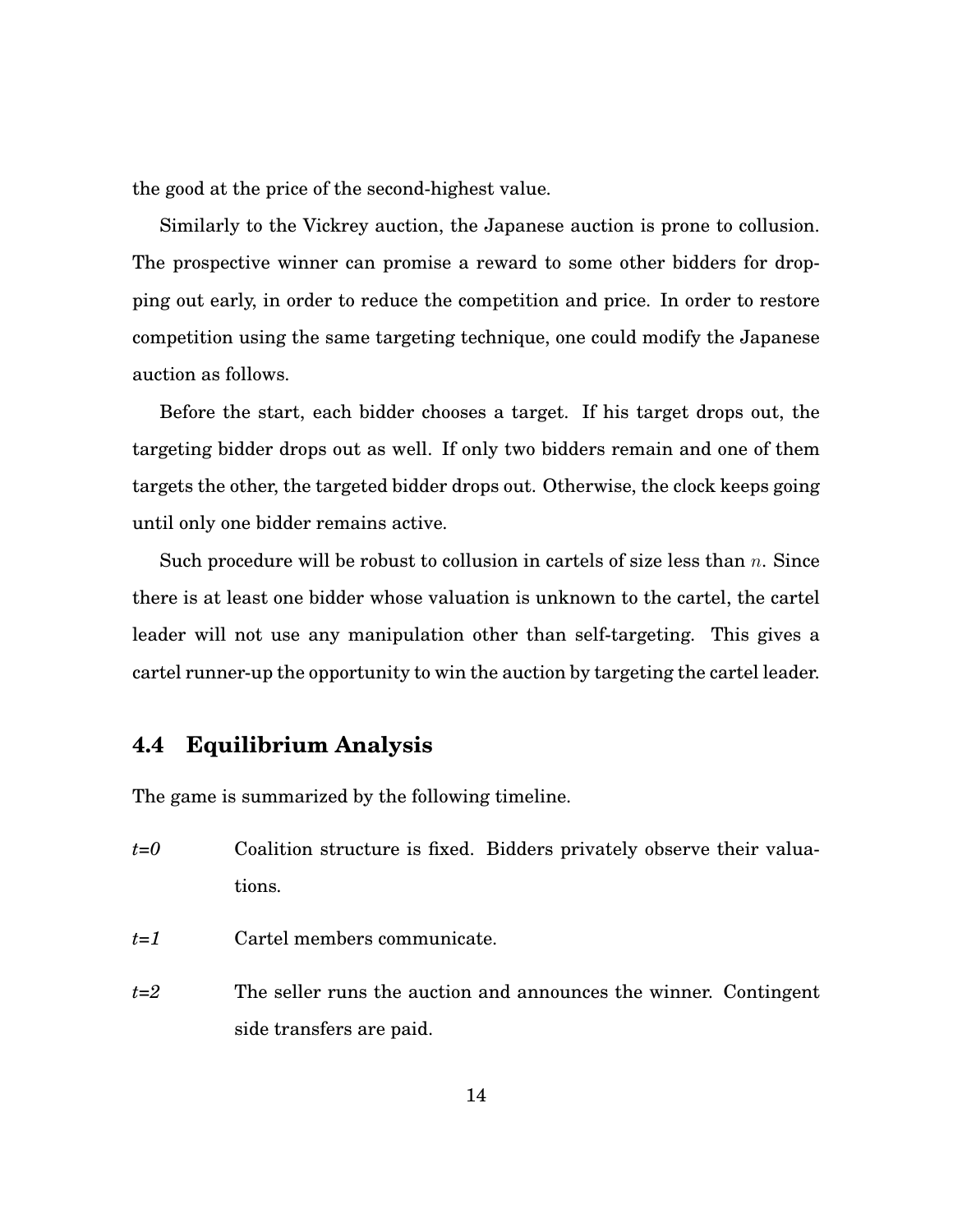**Players** The seller's valuation for the object at sale is 0. There is a set N of bidders,  $|N| \equiv n \geq 3$ . The bidders' valuations are independent draws from a distribution with cumulative function  $F(\cdot)$  on  $\mathbb{R}_+$ .  $F(\cdot)$  has mass point at 0:  $\int_0^c dF(x) \geq \frac{1}{2}$  $\frac{1}{2}$ ,  $\forall c > 0$ . We allow for mixed strategies and introduce, for each bidder *i*, a random variable  $\xi_i$  that implements mixing.<sup>[11](#page-16-0)</sup>  $\xi_i$  is associated with a c.d.f.  $\Phi(\cdot)$  with full support on R. Similarly, the seller (player 0) uses a tiebreaking device  $\xi_0 \sim \Phi(\cdot)$ . The state space  $\Omega$  is the product of the space of players' valuations and the space of randomization outcomes:  $\Omega = \left(\{0\} \times \mathbb{R}^n_+\right) \times \mathbb{R}^{n+1}.$  The typical element of  $\Omega$  is denoted  $\omega=(v_0,v_1,..,v_n,\xi_0,\xi_1,..\xi_n)=(v_i,\xi_i)_{i\in N\cup\{0\}},$  where  $v_0 = 0$ .  $v_i$  is privately observed at  $t = 0$ , and  $\xi_i$  is privately observed at  $t = 2$ .

**Coalitions** The coalition structure is defined by a partition<sup>[12](#page-16-1)</sup>  $\pi_N = \{C_1, C_2, ... C_m\}$ of the player set N. A *cartel* is any coalition  $C \in \pi_N$  with at least two members.  $\pi_N$  is exogenous and independent of state  $\omega$ . The partition defines the boundaries for pre-play communication: there is no communication between the members of distinct coalitions in  $\pi_N$ . Each player only observes the composition of his coalition and assumes that no (further) cartels have formed. That is, for bidder  $i\in C$  the perceived partition is  $\left\{ C, \left\{ j \right\}_{j\in N/C} \right\}$ . Observe that the finest partition  $\pi_N = \{\{1\}$ ,  $\{2\}$ , ...  $\{n\}$  corresponds to the standard non-cooperative environment, or *fair play*.

<span id="page-16-0"></span><sup>&</sup>lt;sup>11</sup>Bidder *i*'s mixed strategy that involves playing  $s_i^1, s_i^2, ... s_i^k$  with positive probabilities  $p_i^1, p_i^2,..p_i^k,$  respectively, is implemented as follows. Fix a set of thresholds  $a^1 < a^2 < ... < a^{k-1},$ such that  $\int_{-\infty}^{a^1} d\Phi(\xi_i) = p_i^1$ ,  $\int_{-\infty}^{a^1} d\Phi(\xi_i) = p_i^1$ ,  $\int_{a^1}^{a^2} d\Phi(\xi_i) = p_i^2$ ,...  $\int_{a^{k-1}}^{+\infty} d\Phi(\xi_i) = p_i^k$ , and draw  $\xi_i$ . If  $\xi_i\leq a^1$  then  $s^1_i$  is played, if  $a^1<\xi_i\leq a^2$  then  $s^2_i$  is played, and so on. Player  $i$ 's mixed strategy becomes a pure strategy - function of the random outcome  $\xi_i.$ 

<span id="page-16-1"></span><sup>&</sup>lt;sup>12</sup>That is,  $\pi_N$  is a collection of subsets of N such that  $\forall i \neq j$ ,  $C_i \cap C_j = \emptyset$ ;  $\cup_{i=1..m} C_i = N$ .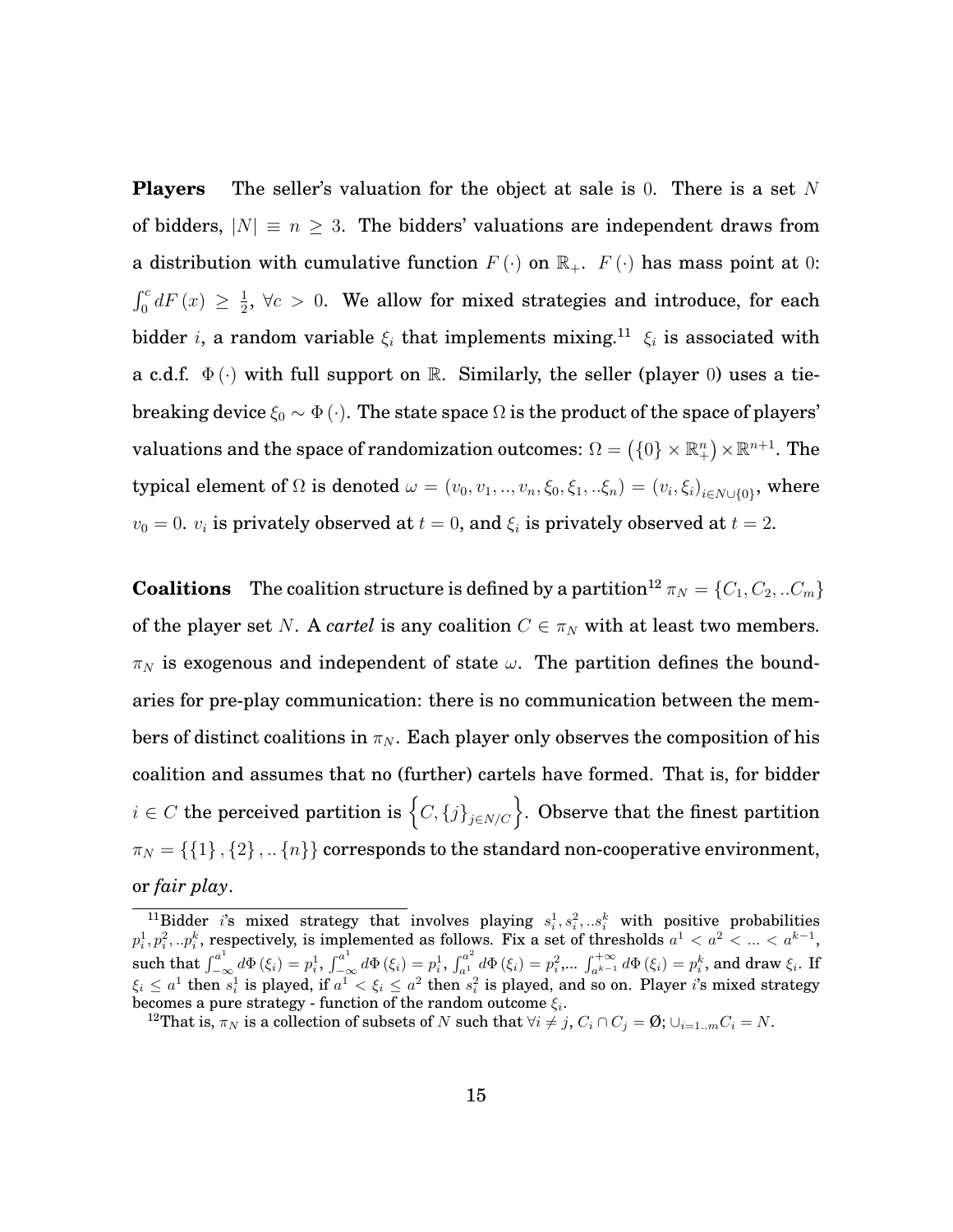Consider cartel  $C \in \pi_N$ . The purpose of the cartel is to define a bidding manipulation  $s_C = \left( s_i \right)_{i \in C}$  designating one of its members, w.l.o.g.  $l \in C,$  to win the auction and enforce transfers (bribes)  $t_C = (t_i)_{i \in C}$  in the event  $1$  [W<sub>l</sub>] where the designated bidder wins.  $s_i$  is the recommended auction strategy for  $i \in C$ ,  $t_i \in \mathbb{R}_+$  is the reward to  $i \in C/l$  in  $1[W_l]$ .

Thus a *side contract* is a tuple  $(s_C, t_C)$  of bidding manipulation and transfers characterized by the following.

(i) Bidder *l* is the designated winner under 
$$
s_C
$$
: (i.1)  $W_l$   $\left(s_C, s_{N/C}^{nc}\right) \supseteq$   
\n $W_l(s_N^{nc}),$  (i.2)  $W_j$   $\left(s_C, s_{N/C}^{nc}\right) = \emptyset$ ,  $j \in C/l$ .

(ii) There is no external financing:  $\sum_{i \in C} t_i = 0$ , hence  $t_l = -\sum_{i \in C/l} t_i$ .

**Information structure** We define players' knowledge in terms of Aumann (1976). For a given cartel C, its side contract  $(s_C, t_C)$  and a member  $i \in C$ , the knowledge is given by a  $\sigma$ -algebra  $\sigma_i$  of events in  $\Omega$ . The realized valuation profile  $v$  pins down the set  $\sigma_i(v) = \bigcap_{\mathcal{E} \in \sigma_i, v \in \mathcal{E}} \mathcal{E}$  of states that are possible from i's viewpoint. In contrast, any state in  $\Omega/\sigma_i(v)$  is assigned zero probability. We assume that:

(1) Every agent observes his type:  $\forall i \in N$ , if  $\sigma_i(v) = \sigma_i(\hat{v})$ , then  $v_i = \hat{v}_i$ .

(2) Beliefs are updated according to the Bayes rule. The expectations operator associated with the updated belief is denoted  $\mathbb{E}^{|\sigma_i(v)|}$ .

A strategy  $s_i$  is a  $\sigma_i(v)$ −measurable function that maps the player's information into target bidder identities and bids:  $s_i = (j, \beta_i)$ . Define the *Vickrey strategy* as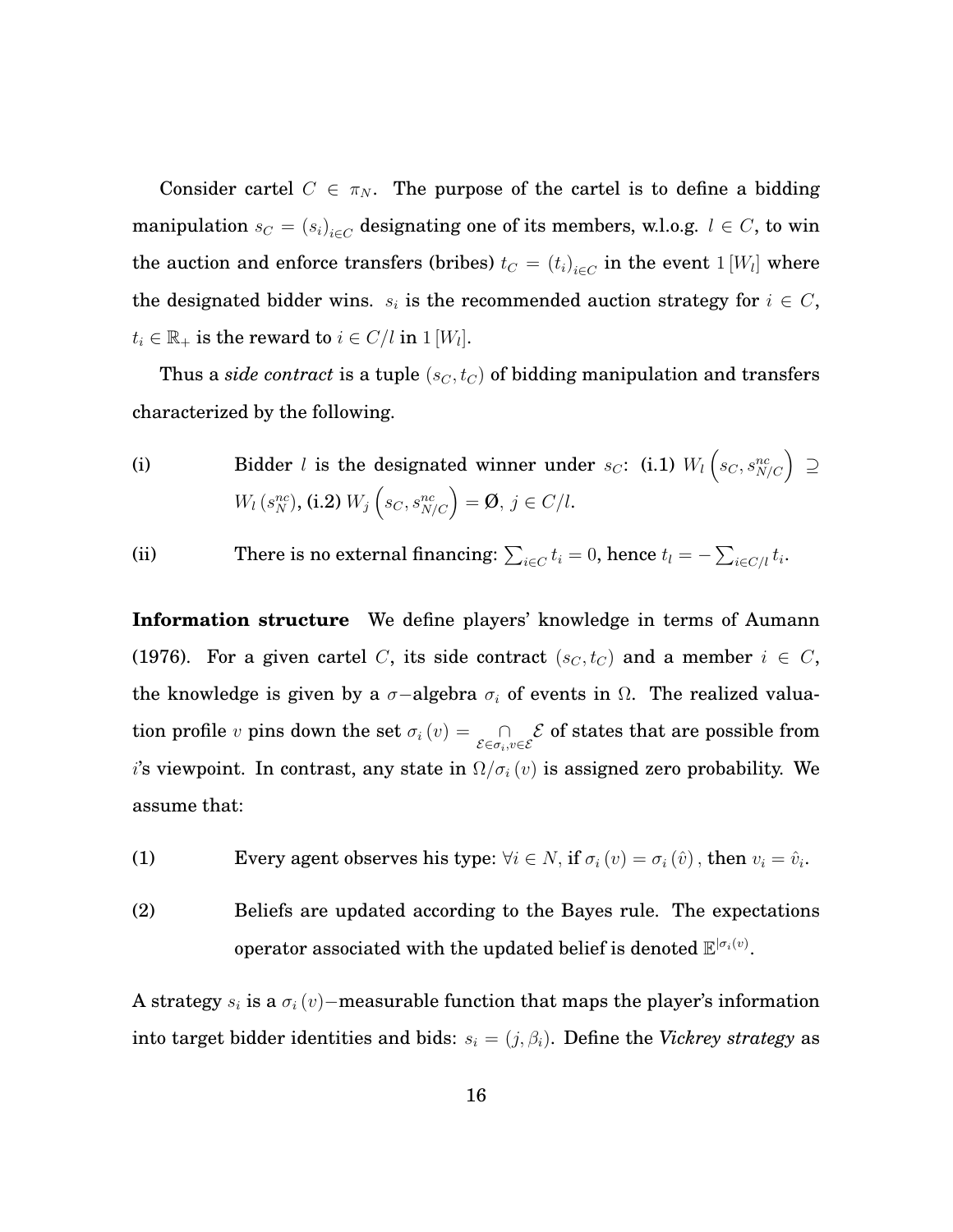self-targeting and bidding one's true valuation:  $s_i^V = (i, v_i)$ . Let  $s_N^{nc}$  denote the non-cooperative equilibrium of the auction. If  $s_C$  is the cartel's bidding manipulation, then  $\left( s_C, s^{nc}_{N/C} \right)$  the  $n-$ tuple of strategies such that the members of  $C$  play  $s_C$  and  $N/C$  play the non-cooperative equilibrium.

<span id="page-18-3"></span>**Collusion incentives** Side contract  $(s_C, t_C)$  is *collusion incentive compatible* (CIC) if and only if it is individually incentive compatible (IIC) and C-Pareto improving (CPI). A contract is *individually incentive compatible* (IIC) if there is no member of  $C$  can profitably deviate from  $\mathit{sc} \mathord{\cdot}^{13}$  $\mathit{sc} \mathord{\cdot}^{13}$  $\mathit{sc} \mathord{\cdot}^{13}$ 

<span id="page-18-1"></span>
$$
\forall i \in C, \forall \hat{s}_i, \forall v \qquad \mathbb{E}^{|\sigma_i(v)} \left[ (U_i + t_i 1 \left[ W_l \right]) \left( s_C, s^{\text{nc}}_{N/C} \right) \right] \qquad (2)
$$

$$
\geq \mathbb{E}^{|\sigma_i(v)} \left[ (U_i + t_i 1 \left[ W_l \right]) \left( \hat{s}_i, s_{C_{-i}}, s^{\text{nc}}_{N/C} \right) \right].
$$

A contract is *C-Pareto improving* (CPI) if the members of C are better off colluding than playing fair:

<span id="page-18-2"></span>
$$
\forall i \in C, \forall v \qquad \mathbb{E}^{|\sigma_i(v)} \left[ (U_i + t_i 1 \left[ W_i \right]) \left( s_C, s_{N/C}^{nc} \right) \right] \qquad (3)
$$

$$
\geq \mathbb{E}^{|\sigma_i(v)} \left[ U_i \left( s_N^{nc} \right) \right],
$$

where at least one inequality is strict.

#### **Payoffs**

<span id="page-18-0"></span><sup>&</sup>lt;sup>13</sup>We use the following shortcut notation:  $(U_i + t_i I[W_l])(s) \equiv U_i(s) + t_i I[W_l](s)$ .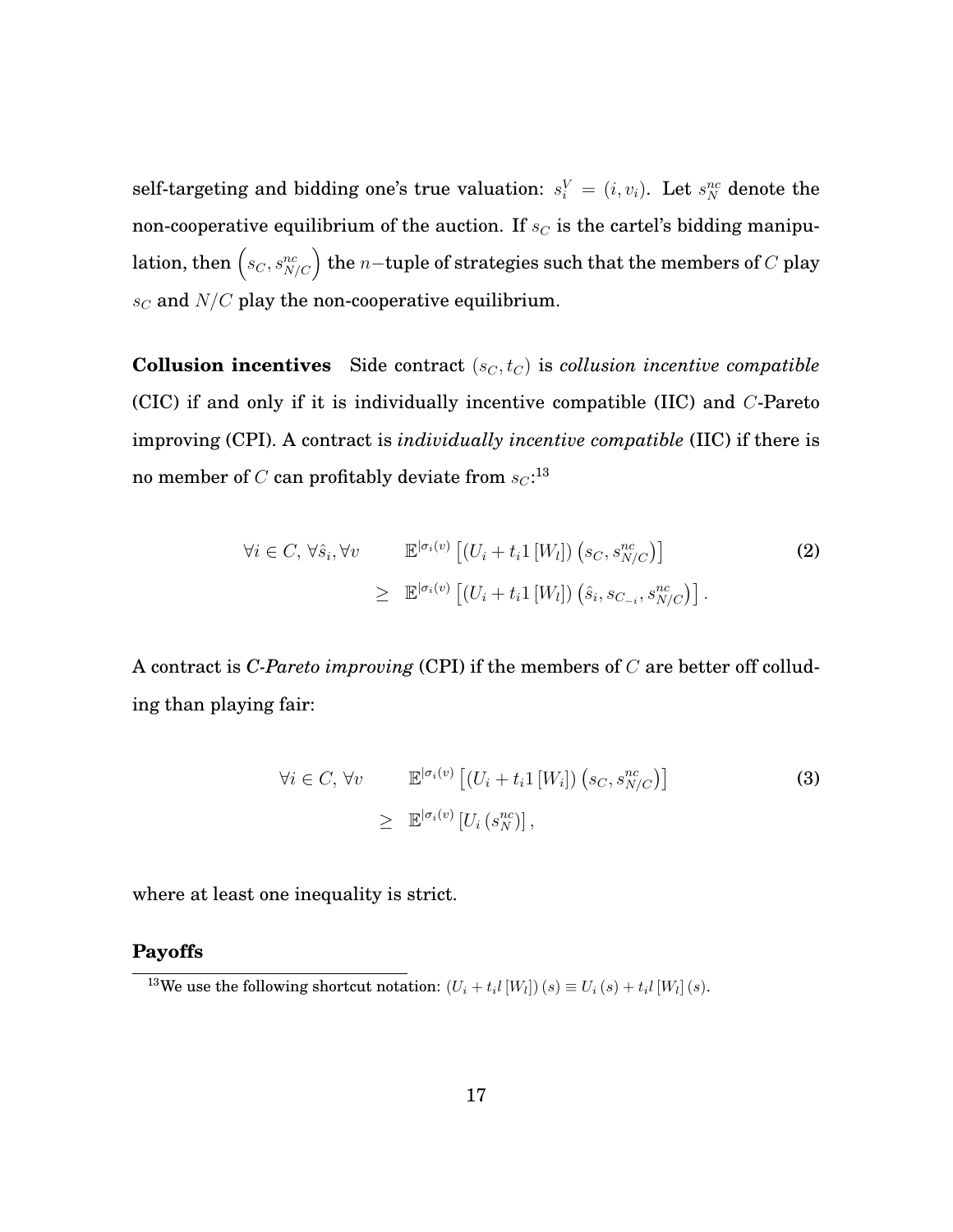For a singleton player  $i$ , the payoff equals:

$$
(v_i - p) 1 [W_i] \equiv U_i. \tag{4}
$$

 $W_i = W_i(s_N) \in \Omega$  indicates the event (set of states) where bidder i wins the auction given the strategy profile  $s_N$ .  $1[W_i]$  is the indicator function that takes value 1 is the realized state is in  $W_i$  and 0 otherwise. Equation (4) says that bidder *i* with valuation  $v_i$  receives payoff  $v_i - p$  if he wins at price p.

The auction payoff to cartel member  $i \in C$  is given by the following:

$$
U_i + t_i 1 \left[ W_l \right], \tag{5}
$$

When the designated cartel member wins, bidder  $i \in C/l$  receives transfer  $t_i$ . If bidder  $l$  wins, he pays transfers to the cartel members and pays the price to the seller.

The collusion surplus due to the withdrawal of  $i$ 's bid is given by the following:

<span id="page-19-0"></span>
$$
\Delta_i U_l = \left[ \min \left\{ v_l, v_i \right\} - \hat{b} \right]_+ 1 \left[ W_l \right]. \tag{6}
$$

where  $\hat{b} = \max \{b_j\}_{j \in N/C}$  is the highest residual bid, and  $[x]_+ = \max \{x, 0\}$ . Equa-tion [\(6\)](#page-19-0) says that the designated bidder's extra surplus from collusion with  $i$ equals the price reduction if  $v_l > v_i$ , or the entire payoff of winning the good at price  $\hat{b}$  if  $v_l \leq v_i$  (in this case bidder i would win if they played non-cooperatively).

**Proposition 1** The profile of Vickrey strategies constitutes a non-cooperative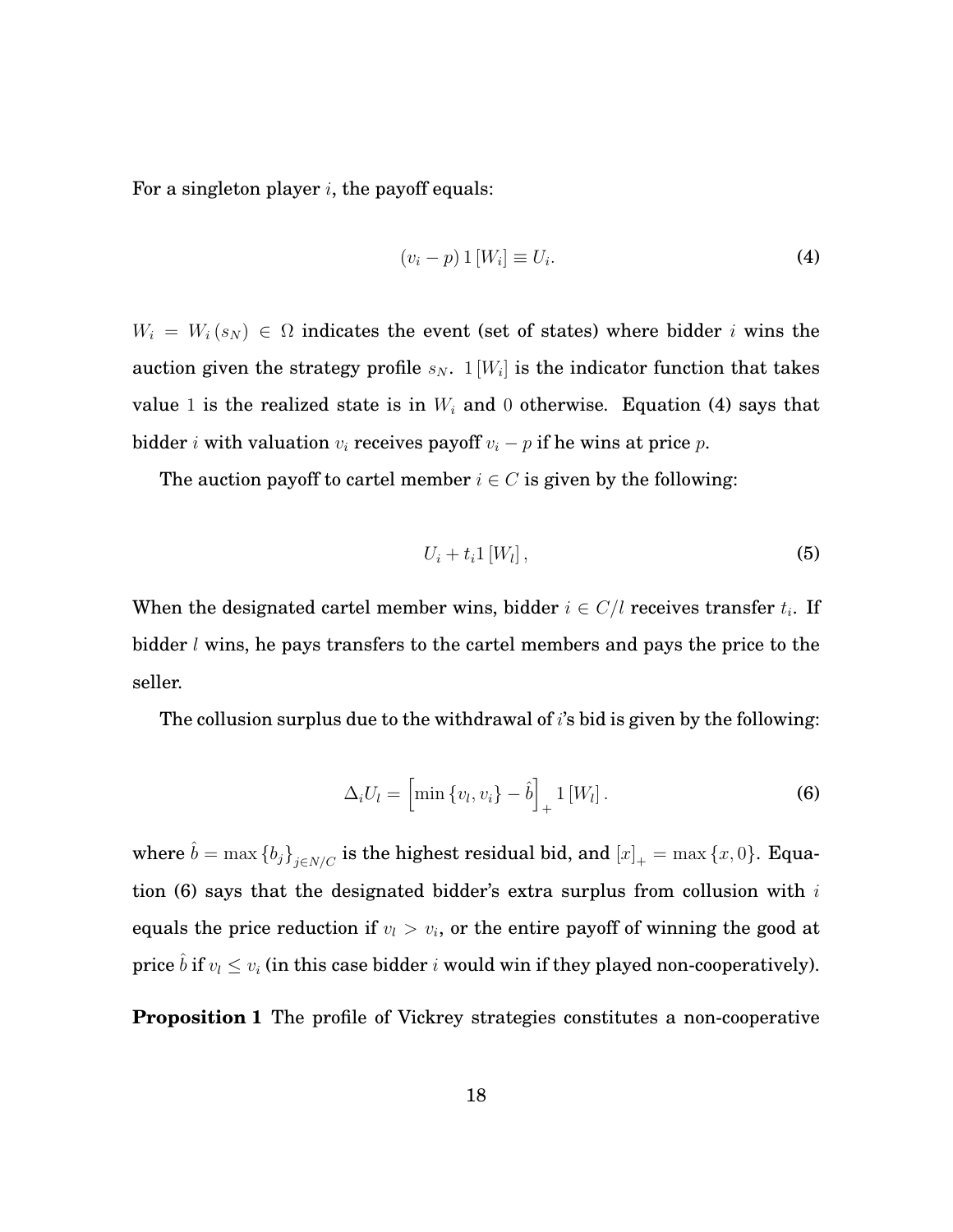(Bayes-Nash) equilibrium in the auction with target bids:

$$
s_i^{nc} = s_i^V, \,\forall i \in N.
$$

The proofs of Propositions 1 and 2 are given in the [Appendix.](#page-24-0) To prove that the Vickrey profile is a non-cooperative equilibrium, we proceed in three steps. First, we show that the Vickrey strategy is best reply in the class of self-targeting strategies. Second, in the class of other-targeting strategies, the target is chosen at random due to ex ante symmetry and the absence of further information about the competitors. The optimal preliminary bid while targeting another bidder is also truthful. This implies that, irrespective of the chosen target, the preliminary bid equals one's true valuation. Finally, we compare both strategies to show that the Vickrey strategy is best reply. Intuitively, any other-targeting strategy entails higher risk and yields lower expected payoff than self-targeting (and in particular Vickrey) if one does not have extra information about his competitors. A simple corollary follows.

**Corollary** The outcomes of the auction with target bids and the Vickrey auction coincide ex post.

The outcome equivalence is a consequence of truthful bidding at the first stage and self-targeting in equilibrium, which implies that the assignment is made according to the standard Vickrey rule.

Our next step is to study the side contract with respect to the collusion incentive compatibility constraints [\(2\)](#page-18-1) and [\(3\)](#page-18-2) in the auction with target bids. Our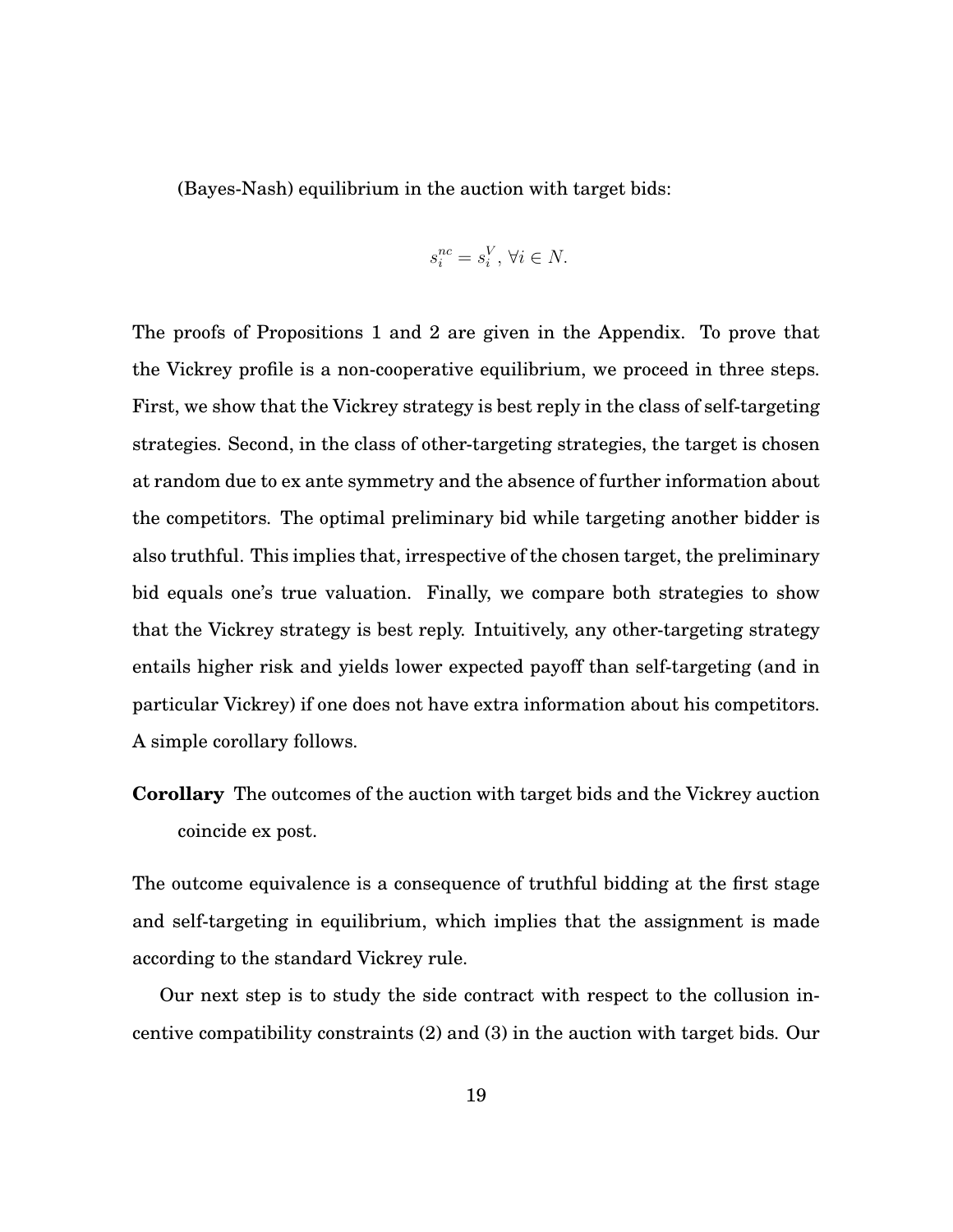main result states that it is impossible to find a collusive bidding manipulation that satisfies collusion incentives for at least some valuations profile, and cartel, as long as the cartel does not include all bidders. (The extension to all-inclusive cartel is given in the next section)

**Proposition 2** Fix any  $\pi_N \neq \{N\}$  and  $C \in \pi_N$ . There exists no side-contract  $(s_C, t_C)$  that is collusion incentive compatible (CIC) in the auction with target bids.

The proof is by contradiction: we assume that a collusion incentive compatible contract  $(s_C, t_C)$  exists. We study the possible deviations from  $s_C$  to show that (IIC) implies the violation of (CPI) and vice versa. Recall from [Lemma 1](#page-10-0) that if the cartel has two members, the surplus due to the bid withdrawal in the Vickrey auction  $\Delta_i U_l$  equals the exact payoff from the midpoint strategy under the gap rule. With three or more members, the unilateral deviation by bidder  $i$  brings him *at least*  $\Delta_i U_i$ : the gain is strictly higher if  $i$  is second-highest and the third-highest value belongs to a ring member who sticks to bidding low and bidder *l* places the highest bid. Then in order to preclude deviations, the leader should pay a reward that exceeds his own gain from collusion. And in the other direction, any reward that leaves the leader with a positive surplus is insufficient to preclude deviations.

The proof relies on the fact that in cartels of size less than  $n$  the leader will never target another bidder. Targeting an outsider (non-member of  $C$ ) is not a best reply, and thus not part of equilibrium at the collusion stage. The same is true for targeting another cartel member, whether or not that member targets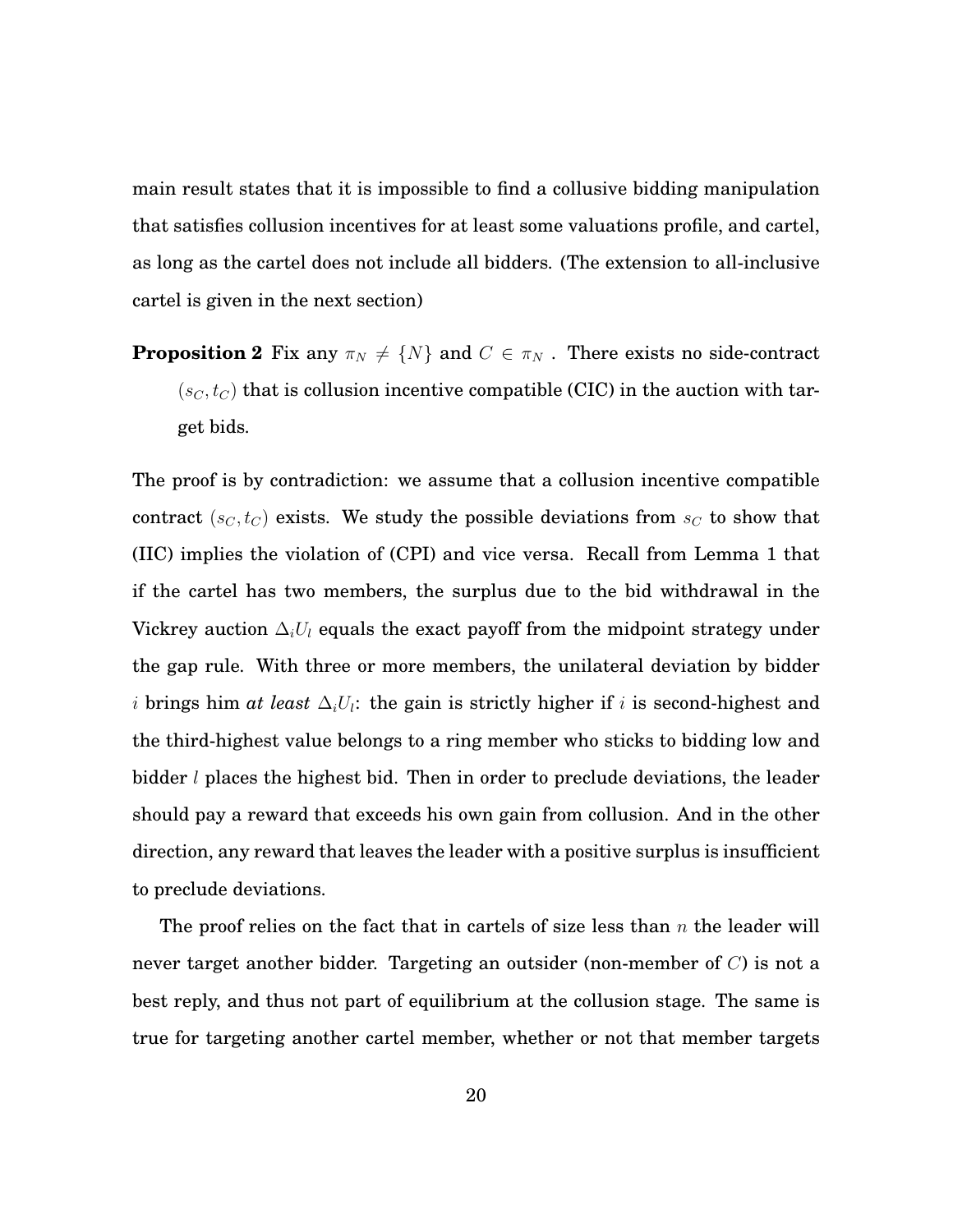himself. In case of the all-inclusive cartel (size  $n$ ), this is no longer true. In fact there is a manipulation where the cartel leader targets another member who self-targets. In order to rule out such scheme also in the case of the all-inclusive cartel, we construct the following random extension of the mechanism.

#### **4.5 Extension: Random Mechanism**

The baseline mechanism described in the beginning of the section is non-robust to a particular cartel,  $C = N$ . In order to counter this possibility we can adjust the mechanism in the following way. After the first round of bidding a coin is tossed, and if it flips tails, the preliminary bids become final and the Vickrey rule is applied. If however the coin flips heads, we proceed to the second round of the auction with target bids and its assignment rule.

Introducing the random clause helps the seller rule out the collusive manipulation that the grand coalition can implement in the baseline mechanism. Namely, they could agree that one of the cartel members places a preliminary bid higher than the leader while the leader targets that member. Given that the auction can end after the preliminary bidding round, the cartel will not employ such manipulation. At the same time, the incentive to deviate will still be in place to prevent collusion. The defecting cartel member will either win the auction or receive his reward since the deviation will be unobserved. This implies that the total sum of rewards that the leader can rationally promise will be insufficient to preclude deviations.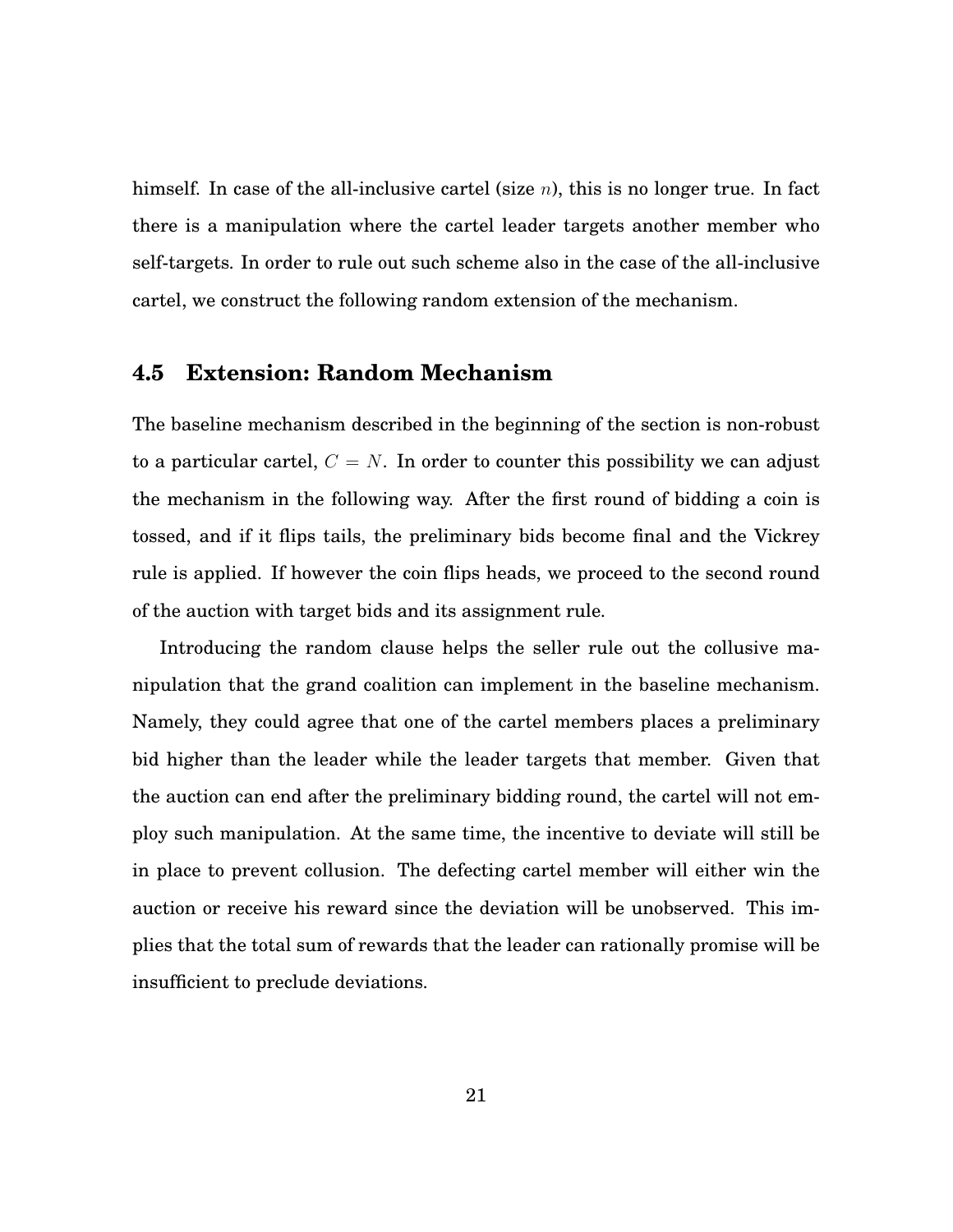### **5 Conclusion**

The standard second price auction has numerous desirable properties, but is highly susceptible to bidder collusion. This paper shows how collusion can be precluded with a modification that features the gap rule and how it can be used by a bidder who has additional information about his opponents. This rule induces a conflict within the cartel, as a runner-up can win the auction using a targeting strategy against the designated winner. Proposing collusion in this auction bears risk to the proposer, because the mere disclosure of his identity gives cartel members the opportunity for a profitable deviation. Since the total incentives to deviate exceed the potential collusive surplus, the transfers fall short of sustaining a collusive manipulation.

The auction with target bids has two main virtues: (i) it replicates the revenue of the collusion-free Vickrey auction without the reserve price (ii) it requires very little information on part of the seller. The auction's rules are invariant in the value distributions  $(F)$ , the number of players  $(n)$  and the identities of the colluding buyers  $(C)$ . Furthermore, the knowledge of F is not required to construct the optimal deviation from the collusive plot. When the value distributions cannot be identified or the exact number of players is unknown, the seller can use the auction with target bids to get second-highest valuation as the sale price.

Note that the ex ante symmetry is an essential condition for the Vickrey equilibrium of the auction with target bids. In settings where some bidders are a priori known to be stronger than others, targeting can be used in ways undesirable for the seller.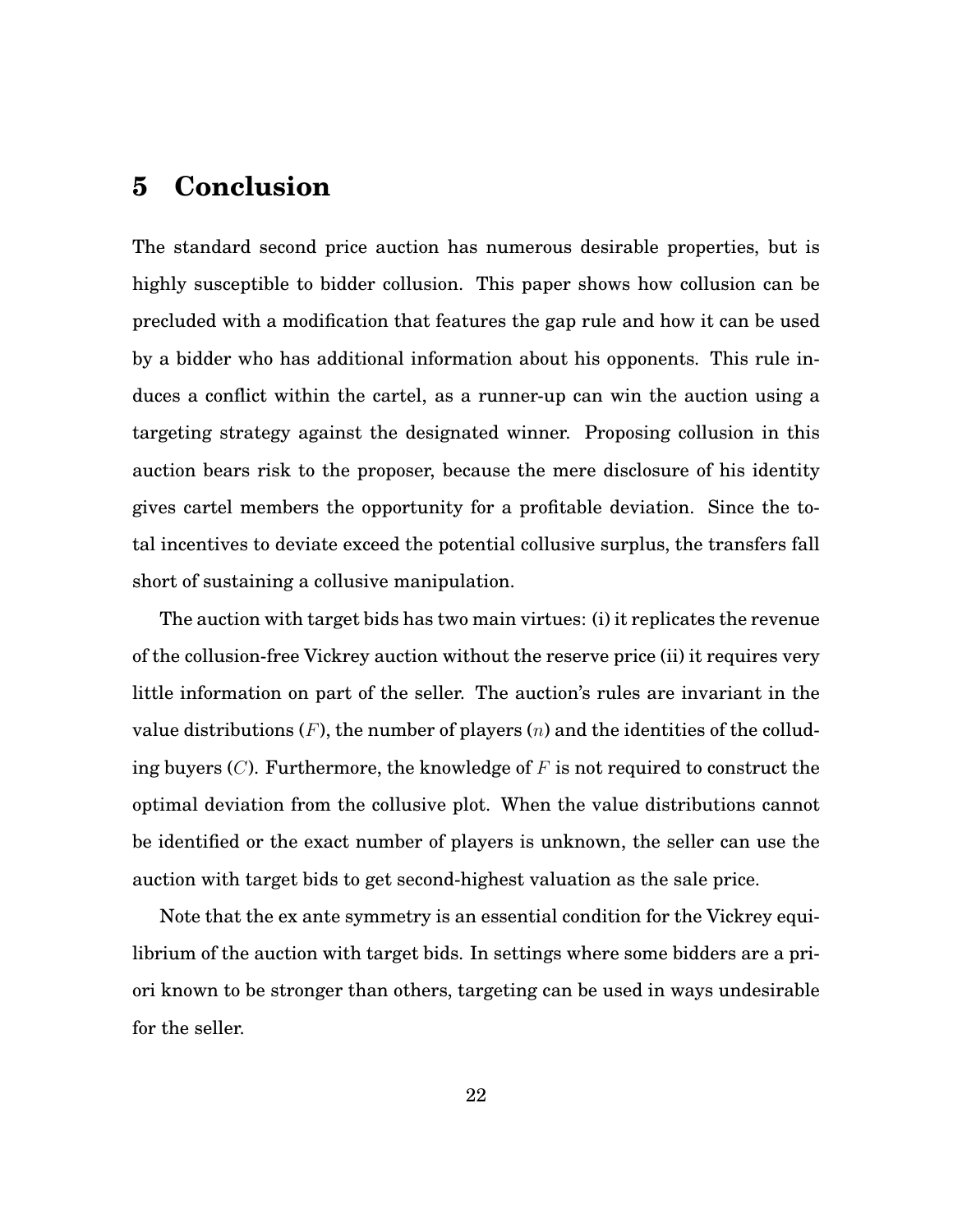The present mechanism lends itself to further extensions. First, the gap rule and bid targeting can be extended to auction settings with divisible goods and multi-unit auctions. Second, the implicit whistle-blowing tools, such as target bidding, can be used to preclude collusion in other mechanism design problems, such as the provision of public goods. In auctions, targeting is a way to disseminate information among bidders, thus it can be applied in common-value environments.<sup>[14](#page-24-1)</sup>

## <span id="page-24-0"></span>**A Appendix**

#### **A.1 Proof of Proposition 1.**

The proof proceeds in three steps. In steps 1 and 2 we first identify best-replies within the classes of self-targeting (step 1) and other-targeting strategies (step 2). In both classes bidding the true valuation in the first round is best reply to the residual profile of Vickrey strategies. Next, we calculate payoffs to both strategies under the equilibrium assumption. Finally, in step 3, we compare the payoffs to conclude that the optimal self-targeting is best reply to the Vickrey residual profile. Thus we obtain that the Vickrey profile is a non-cooperative equilibrium.

First, we introduce the following notation.

$$
s_i^{\rightarrow j} = s_i^{\rightarrow j} (v_i) = (j, v_i), s_i^V = s_i^V (v_i) = (i, v_i), s_{N/i}^V = s_{N/i}^V (v_{N/i}) = (s_i^V, \dots s_{i-1}^V, s_{i+1}^V, \dots s_n^V)
$$

#### **Step 1.** Self-targeting

<span id="page-24-1"></span><sup>14</sup>I am grateful to Rida Laraki for this observation.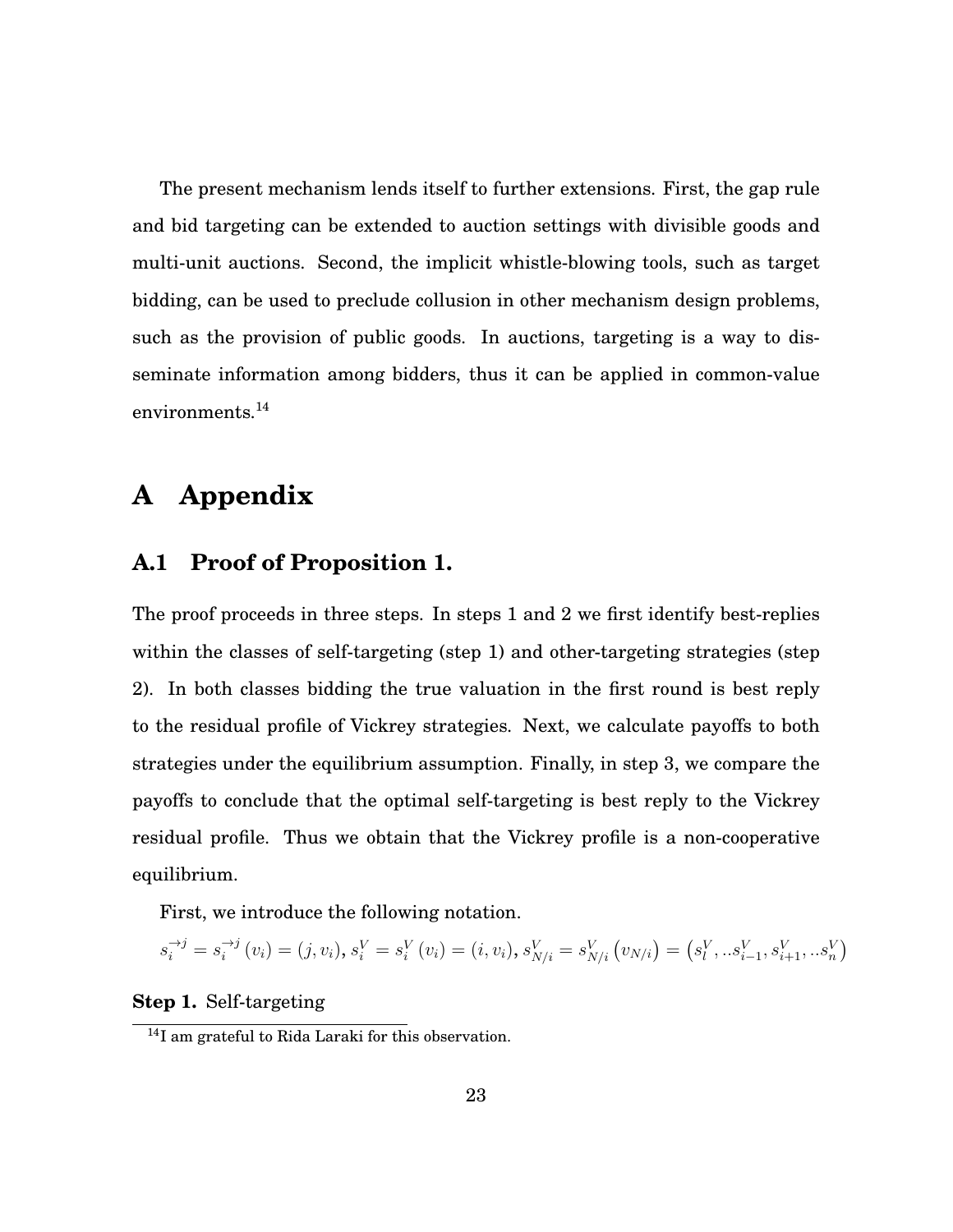If bidder  $i$  targets his own bid, then all bidders self-target and thus the Vickrey rule is applied. By Vickrey (1961) truthful bidding is weakly dominant and therefore best reply.

 $\text{Payoff ex post } U_i\left(s_i^V,s_{N/i}^V\right)$ 

$$
= [v_i - \max\{v_k, \, k \in N_{-i}\} ]_+
$$

 $\text{Payoff in expectation } \mathbb{E} U_i \left( s^V, s^V_{N/i} \right)$ 

$$
= \int_0^{v_i} (v_i - w) dF^{n-1} (w)
$$

#### **Step 2.** Other-targeting

First we prove that bidding the true value  $v_i$  in the first round is best reply conditional on targeting a random bidder j. If bidder i targets another bidder, then the gap rule applies. If i's target's preliminary bid  $\beta_i$  is lower than the highest residual bid  $\hat{b}$  then bidder *i* loses the auction irrespective of his own preliminary bid, since  $b_i = b_j = \beta_j < \hat{b}$  such that the first gap (positive) is greater than the second gap (zero) and the highest bidder wins. If target  $\beta_j$  is higher than both the highest residual bid  $\hat{b}$  and  $\beta_i$ , then  $i$  wins (at price  $\hat{b}$ ) if and only if  $b_i-\hat{b}>b_j-b_i$ or equivalently if  $\beta_i > \hat{b}$ . In that case the winning payoff is positive if and only if  $v_i - p = v_i - \hat{b} > 0$ . If target  $\beta_j$  is higher than the highest residual bid  $\hat{b}$  but lower than  $\beta_i,$  then  $i$  and  $j$ 's final bids tie and  $j$  wins by the tie breaking rule. The winning payoff is positive if and only if  $v_i - \hat{b} > 0$ , thus truthful bidding  $\beta_i = v_i$  is best-reply whether or not target is above or below  $v_i$ .

 $\operatorname{Payoff}$  ex post  $U_i \left( s_i^{\rightarrow j} \right)$  $\overrightarrow{i}$ ,  $s_{N/i}^V$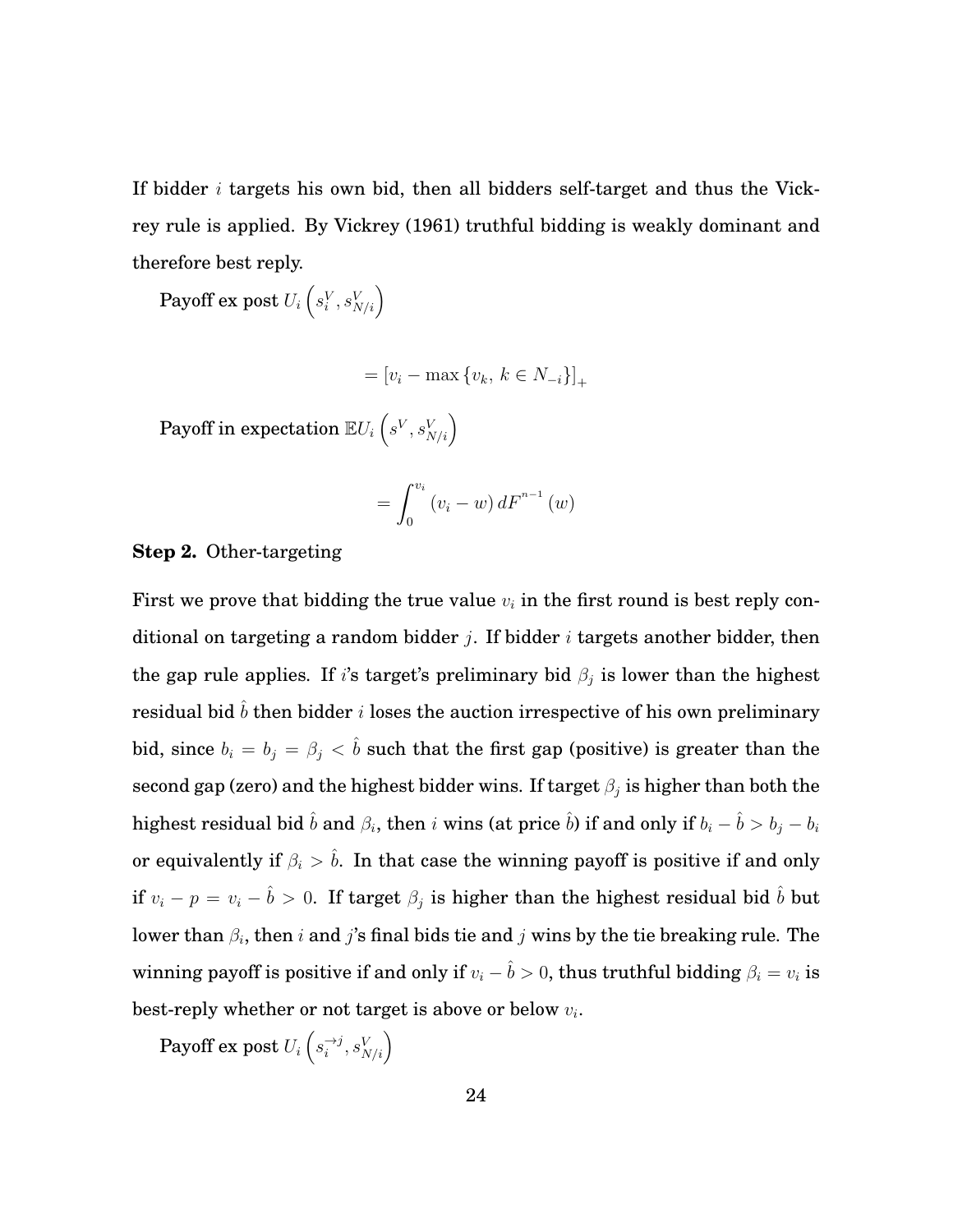$$
= \begin{cases} v_i - \max\{v_k, k \in N_{-ij}\}, & if \left(\max\{v_k, k \in N_{-ij}\} < v_i < v_j\right) \\ 0, & otherwise \end{cases}
$$

 $\text{Payoff in expectation } \mathbb{E} U_i \left( s_i^{\rightarrow j} \right)$  $\left( \begin{matrix} -i\, 0 & S_{N/i} \end{matrix} \right)$ [15](#page-26-0)

$$
= \int_{v_i}^{+\infty} \int_0^{v_i} (v_i - w) dF^{n-2} (w) dF (v_j) =
$$

$$
= (1 - F(v_i)) \int_0^{v_i} (v_i - w) dF^{n-2}(w)
$$

Step 3. We show that  $\mathbb{E} U_i\left(s^V_i,s^V_{N/i}\right) > \mathbb{E} U_j\left(s^{\rightarrow j},s^V_{N/i}\right)$  for all  $i, v_i, j \neq i$ . The difference in the expected payoffs between the two strategies for type  $v_i$ :

$$
\mathbb{E}\left[U_i\left(s_i^V\left(v_i\right), s_{N/i}^V\right) - U_i\left(s^{-\frac{1}{2}}\left(v_i\right), s_{N/i}^V\right)\right] =
$$
\n
$$
= \int_0^{v_i} \left(v_i - w\right) dF^{n-1}\left(w\right) - \left(1 - F\left(v_i\right)\right) \int_0^{v_i} \left(v_i - w\right) dF^{n-2}\left(w\right) =
$$
\n
$$
= \int_0^{v_i} \left(v_i - w\right) \left(\frac{n-1}{n-2} F\left(w\right) - 1 + F\left(v_i\right)\right) dF^{n-2}\left(w\right) \ge
$$
\n
$$
\ge \int_0^{v_i} \left(v_i - w\right) \left(\frac{n-1}{n-2} F\left(w\right) - 1 + F\left(w\right)\right) dF^{n-2}\left(w\right) =
$$
\n
$$
= \int_0^{v_i} \left(v_i - w\right) \left(\frac{2n-3}{n-2} F\left(w\right) - 1\right) dF^{n-2}\left(w\right) > 0,
$$

<span id="page-26-0"></span><sup>&</sup>lt;sup>15</sup>Due to type independence, for any *i*, the prior and interim (conditional on  $v_i$ ) probability distributions over  $v_{N/i}$  coincide.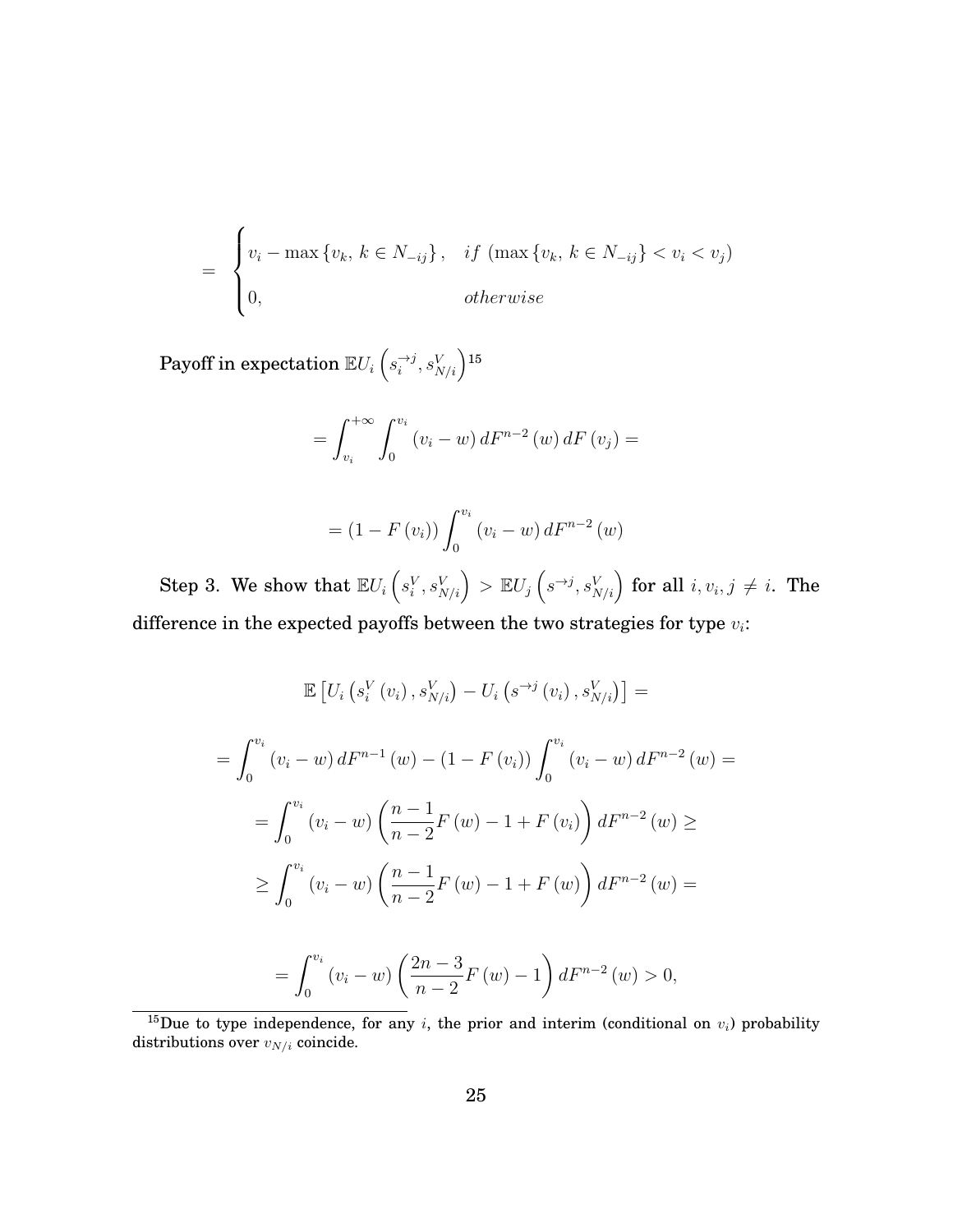since  $F(v_i) \geq \frac{1}{2}$  $\frac{1}{2}$  for  $v_i > 0$ . We obtained that the Vickrey strategy yields a greater expected payoff, and  $s^V$  is thus a best reply to  $s^V_{N/i}$ , and  $s^V_N$  is a strict Bayes-Nash equilibrium.

#### **A.2 Proof of Proposition 2.**

The proof is by contradiction: Suppose there exist  $\pi_N \neq \{N\}$ , cartel  $C \in \pi_N$  and a collusion incentive compatible side-contract  $(s_C, t_C)$ . Denote i\* the identity of the colluder for whom Pareto condition [\(3\)](#page-18-2) holds as strict inequality.

**Step 1.** First we consider the IIC condition [\(2\)](#page-18-1) that states that for any  $i \in C_{-l}$ there is no profitable deviation from  $s_C$ :

<span id="page-27-1"></span>
$$
\forall i \in C, \forall \hat{s}_i, \forall v \qquad \mathbb{E}^{|\sigma_i(v)} \left[ (U_i + t_i 1 \left[ W_l \right]) \left( \hat{s}_i, s_{C_{-i}}, s_{N/C}^{nc} \right) \right] \tag{7}
$$

$$
\leq \mathbb{E}^{|\sigma_i(v)} \left[ (U_i + t_i 1 \left[ W_l \right]) \left( s_C, s_{N/C}^{nc} \right) \right].
$$

Consider the game restricted to player set  $C$ . In the restricted game the payoffs  $U_i^V$  are defined as in the original game, where the members of  $N/C$  play the non-cooperative equilibrium (Vickrey) strategies.<sup>[16](#page-27-0)</sup> We write, for  $i \in C$ :

$$
U_i^V(s_C) \equiv U_i(s_C, s_{N/C}^V).
$$

<span id="page-27-0"></span><sup>16</sup>By Proposition 1.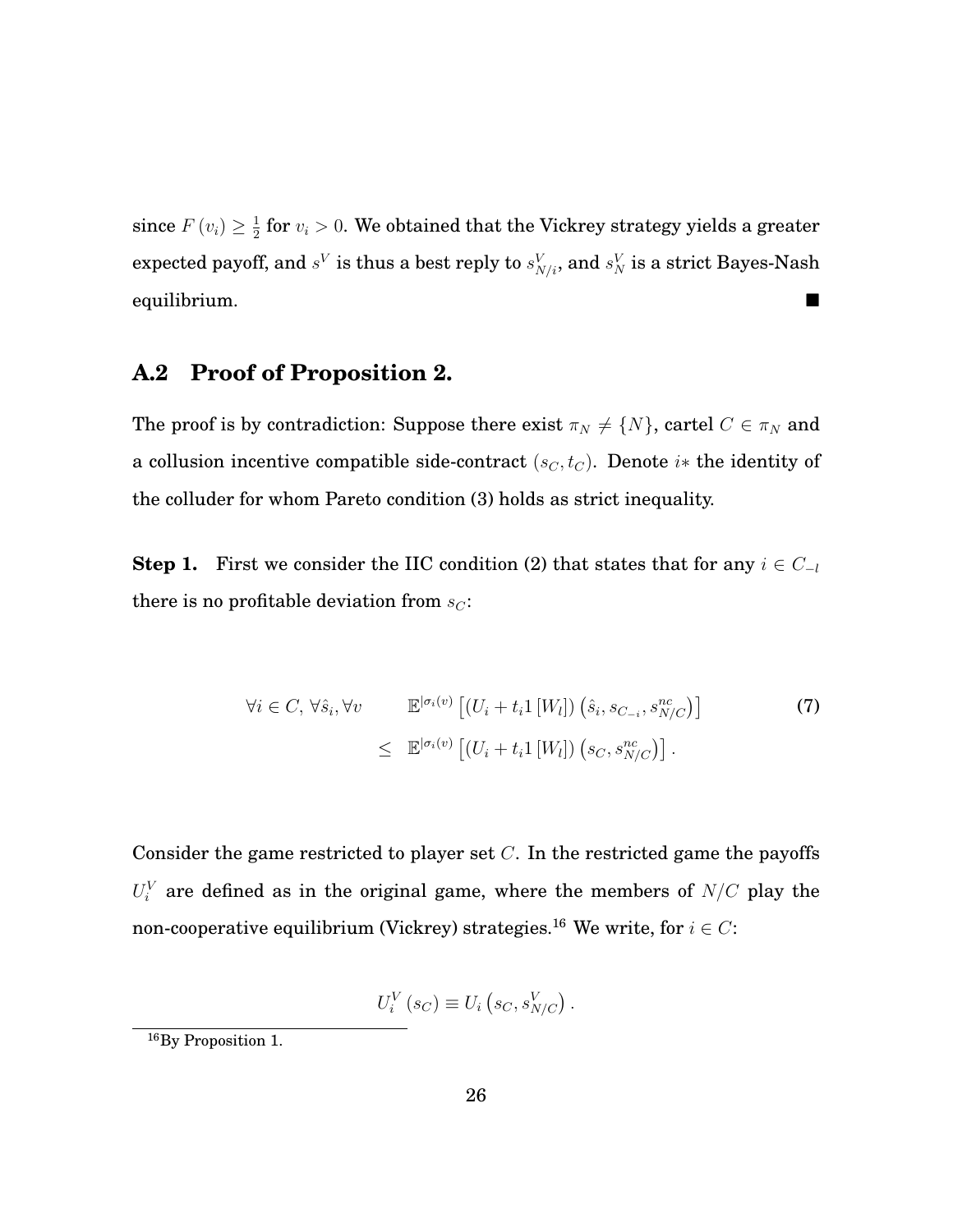$s_C$  denotes a strategy profile of C, and  $s_{N/C}^V$  is the residual profile of Vickrey strategies. Similarly, we define  $W_l^V\left(s_C\right) \, \equiv \, W_l\left(s_C,s_{N/C}^V\right)$  as the event that the designated bidder  $l$  wins given that the bidders in  $N/C$  play Vickrey. In Lemma 2 (see [A.3\)](#page-31-0) we characterize the bidding manipulations  $s_C$ , and show that the designated bidder plays the Vickrey strategy. Given that  $i$  is not the designated winner, his auction surplus  $U_i^V(s_C)$  is zero. Therefore [\(7\)](#page-27-1) can be rewritten as follows:

<span id="page-28-0"></span>
$$
\mathbb{E}^{|\sigma_i(v)} \left[ U_i^V \left( \hat{s}_i, s_{C/i} \right) \right] + t_i \Pr^{|\sigma_i(v)} \left[ W_l^V \left( \hat{s}_i, s_{C/i} \right) \right] \n\leq t_i \Pr^{|\sigma_i(v)} \left[ W_l^V \left( s_C \right) \right],
$$
\n(8)

for all  $i, v, \hat{s}_i$ . In particular, Equation [8](#page-28-0) must hold for  $\hat{s}_i = s_i^{-\lambda}$ :

$$
\mathbb{E}^{|\sigma_i(v)} \left[ U_i^V \left( s_i^{-\lambda l}, s_{C/i} \right) \right] + t_i \Pr^{|\sigma_i(v)} \left[ W_l^V \left( s_i^{-\lambda l}, s_{C/i} \right) \right] \leq t_i \Pr^{|\sigma_i(v)} \left[ W_l^V \left( s_C \right) \right], \tag{9}
$$

for all  $i \in C_{-l}$ ,  $v$ . Since Pr $[\cdot] \in [0,1]$ , this implies:

$$
\mathbb{E}^{|\sigma_i(v)}\left[U_i^V\left(s_i^{\to l}, s_{C/i}\right)\right] \le t_i \Pr^{|\sigma_i(v)}\left[W_l^V\left(s_C\right)\right],\tag{10}
$$

where the inequality is strict for  $i*$ . Next, we integrate over  $v$  to obtain the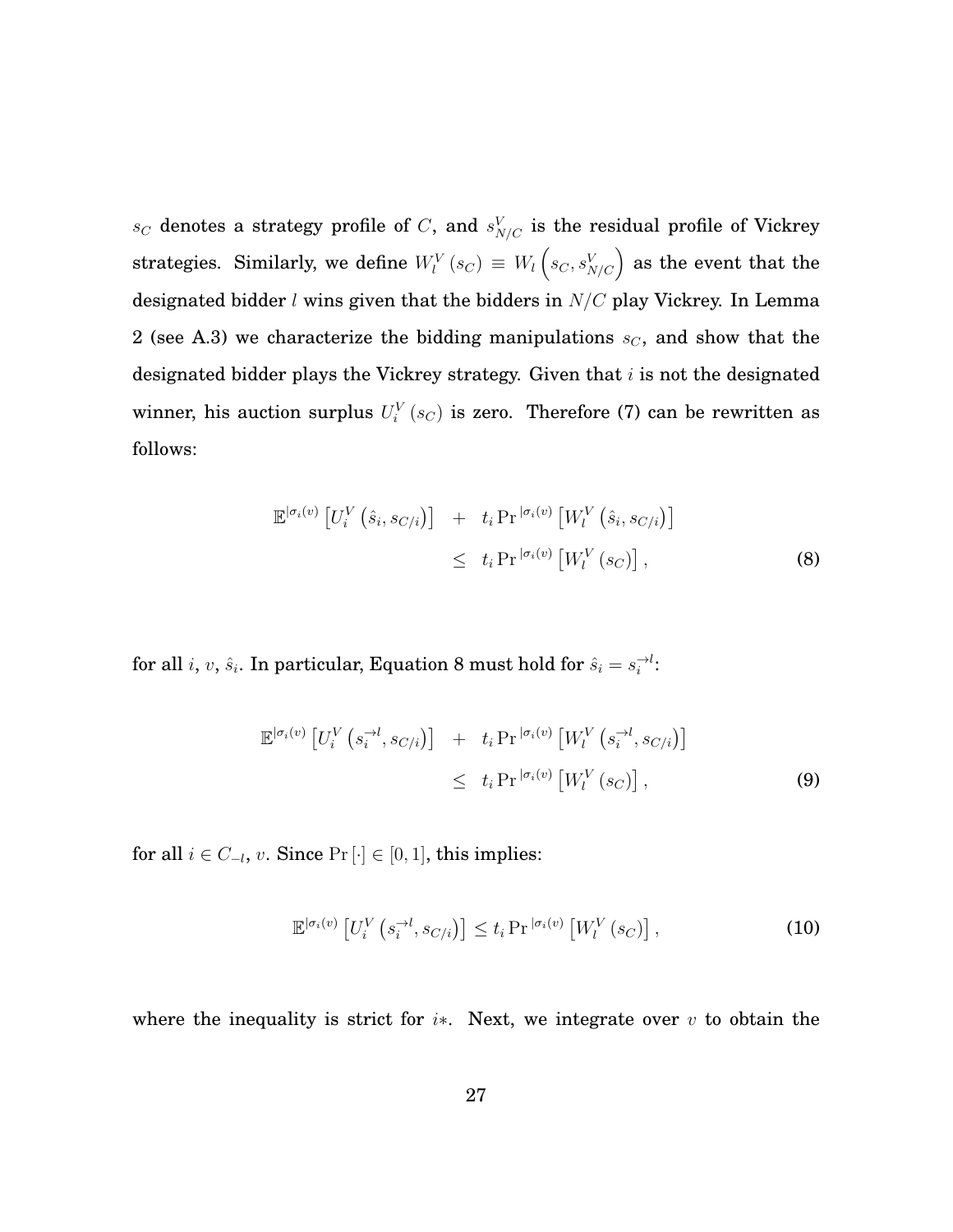following inequality w.r.t. the prior distribution:

$$
\mathbb{E}\left[U_i^V\left(s_i^{-\lambda t}, s_{C/i}\right)\right] \le t_i \Pr\left[W_l^V\left(s_C\right)\right],\tag{11}
$$

where the inequality is strict for  $i*$ . Sum across  $i \in C/l$  to obtain:

<span id="page-29-0"></span>
$$
\sum_{i \in C_{-l}} \mathbb{E}\left[U_i^V\left(s_i^{-l}, s_{C/i}\right)\right] \le \Pr\left[W_l^V\left(s_C\right)\right] \sum_{i \in C_{-l}} t_i. \tag{12}
$$

Condition *[\(12\)](#page-29-0)* holds as a strict inequality if  $i * \in C/l$ .

**Step 2.** By Lemma 1 deviation strategy  $s_i^{\rightarrow l}$  brings payoff equal to bidder *i*'s contribution to the collusive surplus  $\Delta_i U_l^V(s)$ . In case the deviator's valuation exceeds the designated bidder's value, strategy  $s_i^{\rightarrow l}$  yields payoff strictly greater than  $\Delta_i U^V_l(s)$ . Therefore:

<span id="page-29-1"></span>
$$
U_i^V\left(s_i^{-l}, s_{C/i}\right) \geq \Delta_i U_l^V\left(s\right),\tag{13}
$$

for all  $i \in C_{-l}$ , all  $v \in \mathbb{R}^n_+$ . Summing the inequalities [\(13\)](#page-29-1) across ring members  $i \in C_{-l}$  we obtain:

<span id="page-29-2"></span>
$$
\sum_{i \in C_{-l}} U_i^V \left( s_i^{-l}, s_{C/i} \right) \ge \sum_{i \in C_{-l}} \Delta_i U_l^V \left( s_C \right). \tag{14}
$$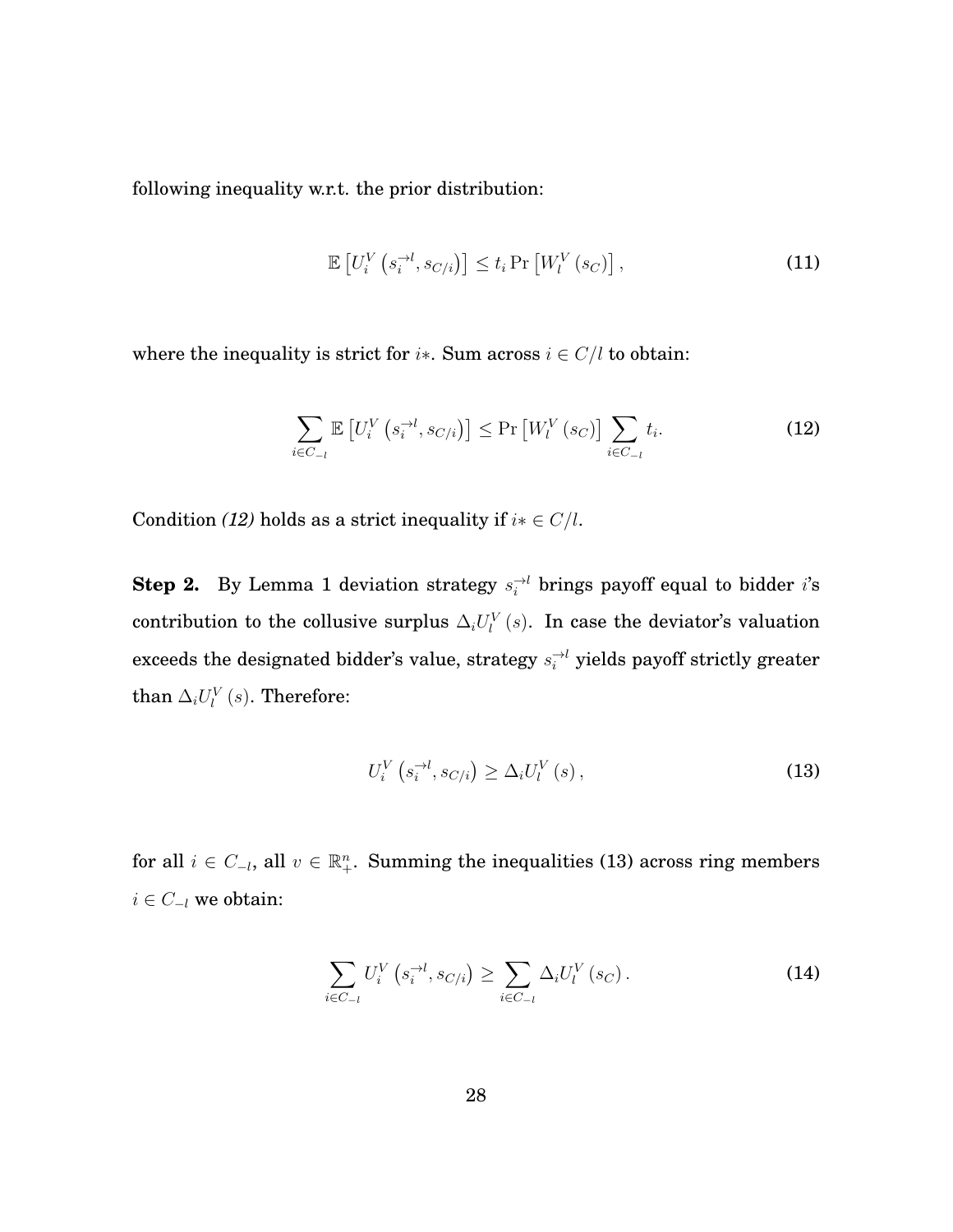for all  $v \in \mathbb{R}^n_+$ . Lemma 3 (see [A.4\)](#page-32-0) states that the sum of individual contributions to the collusive surplus is at least as large as the total collusive surplus:  $\sum_i \Delta_i U^V_l(s_C) \geq \Delta_C U^V_l(s_C)$ , where the total surplus is the change in leader's surplus if the members of  $C$  switch from non-cooperative to collusive play:  $\Delta_C U_l^V\left(s_C\right)=$  $U_l^V\left(s_C\right)-U_l^V\left(s^V\right)$ . Lemma 3 and Equation [14](#page-29-2) imply that:

<span id="page-30-0"></span>
$$
\sum_{i \in C_{-l}} U_i^V \left( s_i^{-l}, s_{-i} \right) \geq \Delta_C U_l^V \left( s_C \right). \tag{15}
$$

for all  $v \in \mathbb{R}^n_+$ . Taking expectations with respect to v on both sides of equation [\(15\)](#page-30-0) we obtain:  $\overline{a}$ 

$$
\mathbb{E}\left[\sum_{i\in C_{-l}} U_i^V\left(s_i^{-\lambda t}, s_{-i}\right)\right] \geq \mathbb{E}\left[\Delta_C U_l^V\left(s_C\right)\right].\tag{16}
$$

By the Pareto condition [\(3\)](#page-18-2) for bidder  $l$ ,  $\mathbb{E}\left[\Delta_C U_l^V\left(s_C\right)\right]\geq \Pr\left[W_l^V\left(s_C\right)\right]\sum_{i\in C_{-l}}t_i.$ Therefore:

<span id="page-30-1"></span>
$$
\mathbb{E}\left[\sum_{i\in C_{-l}} U_i^V\left(s_i^{-\lambda t}, s_{-i}\right)\right] \ge \Pr\left[W_i^V\left(s_C\right)\right] \sum_{i\in C_{-l}} t_i. \tag{17}
$$

Condition [\(17\)](#page-30-1) holds as a strict inequality if  $i* = l$ . We arrive at a contradiction between equations [\(17\)](#page-30-1) and [\(12\)](#page-29-0), hence the premise of existence is false.  $\blacksquare$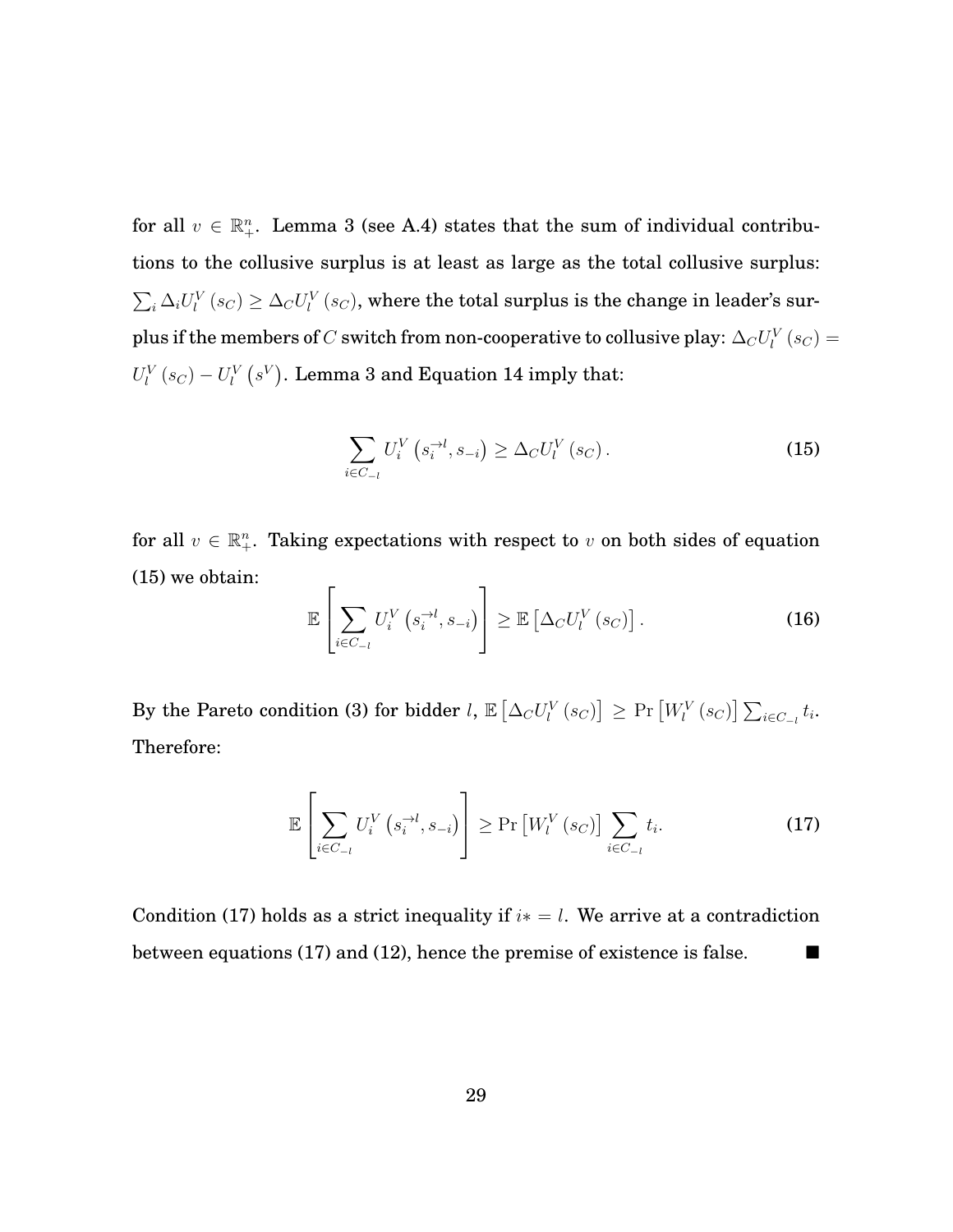#### <span id="page-31-0"></span>**A.3 Lemma 2.**

**Statement** In any CIC side contract  $(s_C, t_C)$ ,  $|C| < n$ , bidder *l* targets himself and bids his true valuation  $v_i$ .

#### **Proof**

Suppose that bidder  $l$  target another bidder with positive probability. Four cases are possible.

- Case 1. Suppose  $s_C$  is such that  $T(l) \in N/C$  with a positive probability. Then condition (i.1) (see page [17\)](#page-18-3) is violated, because for any  $\beta_l$  there exist states in which bidder *l* wins under non-cooperative play, but loses under the collusive manipulation  $s_C$ .
- Case 2.1. Suppose  $s_C$  is such that  $T(l) = j \in C$  with a positive probability and  $T(j) \in N/C$  with a positive probability. Due to minimization over the target set this is outcome equivalent to  $T(l) \in N/C$ , i.e. to Case 1.
- Case 2.2. Suppose  $s_C$  is such that  $T(l) = j \in C$  with a positive probability and  $T(j) = j$  with a positive probability. If  $\beta_j \leq \beta_l$  then condition (i.1) is violated. If  $\beta_j > \beta_l$ , condition (i.2) is violated.
- Case 2.3. Suppose  $s_C$  is such that  $T(l) = j \in C$  with a positive probability and  $T(j) \in C$  with probability 1. If l's target set is a subset of C, this case is equivalent to 2.2. Otherwise, if the target set includes nonmembers, to case 1.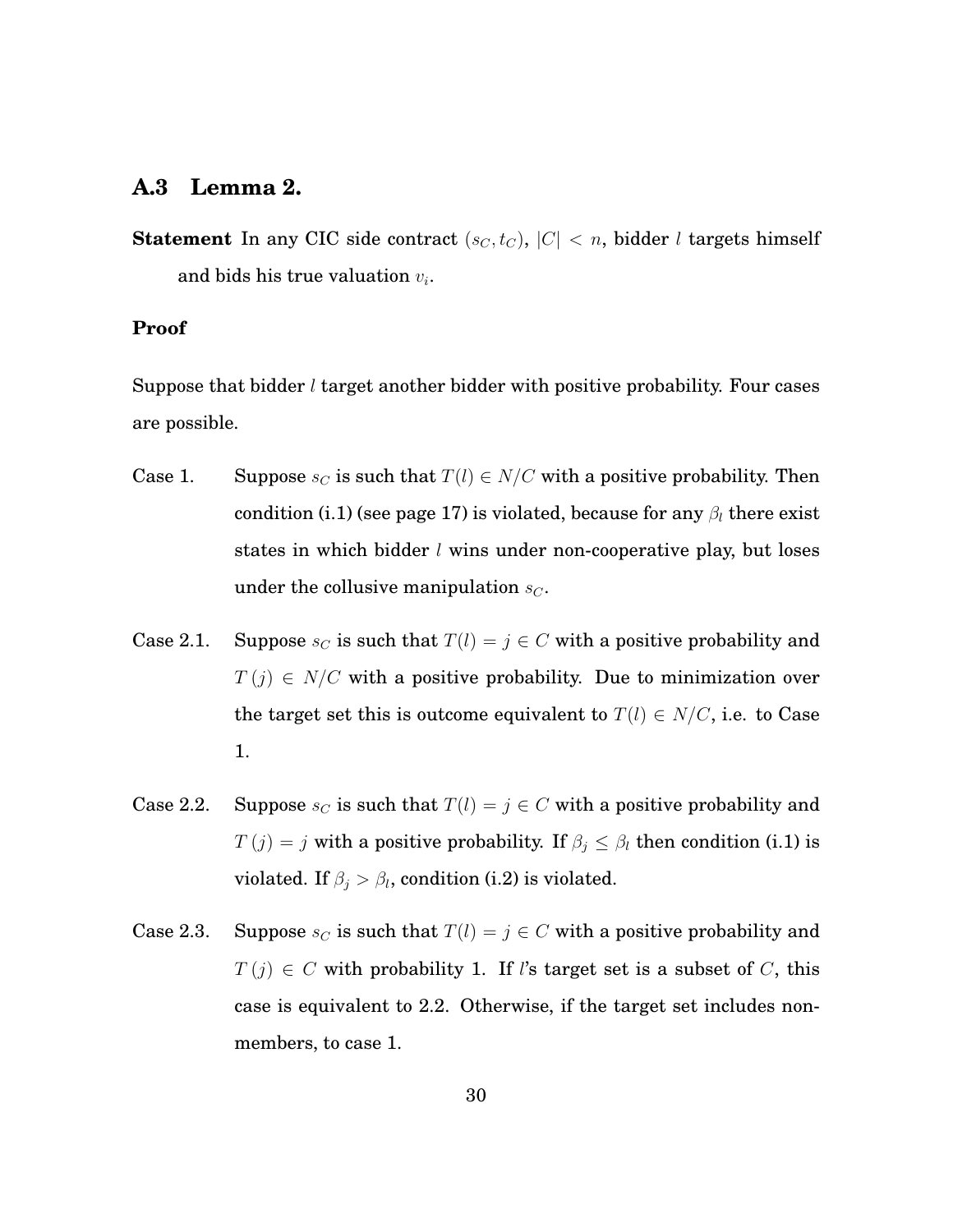Therefore bidder  $l$  targets himself with probability 1. Since IIC condition requires that  $s_C$  is an equilibrium at the collusion stage, the leader's preliminary bid must be a best reply. From the proof of Proposition 1 (step 1), the only best reply under self-targeting is truthful bidding  $\beta_l = v_l.$  Thus the leader self-targets and bids truthfully in any collusion incentive compatible manipulation  $s_C$ .

#### <span id="page-32-0"></span>**A.4 Lemma 3.**

**Statement**  $\sum$  $i ∈ C_{-l}$  $\Delta_i U_l^V(s) \geq \Delta_C U_l^V(s)$ .

**Proof** Let  $\left\{i_k\right\}_{k=1..(|C|-1)}$  be an arbitrary permutation of the elements of  $C_{-l}$ . By definition,

<span id="page-32-1"></span>
$$
\Delta_C U_l^V(s) = U_l^V(s) - U_l^V(s^V)
$$
\n(18)

Adding and subtracting equivalent terms in the right-hand side of Equation [\(18\)](#page-32-1), we obtain the following:

<span id="page-32-2"></span>
$$
= \sum_{k=1..|C|-1} \left( U_l^V \left( s_{1..i_k}, s_{(i_k+1)..(|C|-1)}^V, s_l \right) - U_l^V \left( s_{1..(i_k-1)}, s_{i_k..(|C|-1)}^V, s_l \right) \right) + \underbrace{\left( U_l^V \left( s_{-l}^V, s_l \right) - U_l^V \left( s^V \right) \right)}_{\leq 0, Eq.} \tag{19}
$$

Observe that the last term in equation [\(19\)](#page-32-2) is non-positive, since the Vickrey profile is equilibrium. For every  $k$ , the expression in the parenthesis contains the increase in the leader's utility when player  $i_k$  switches from the Vickrey strategy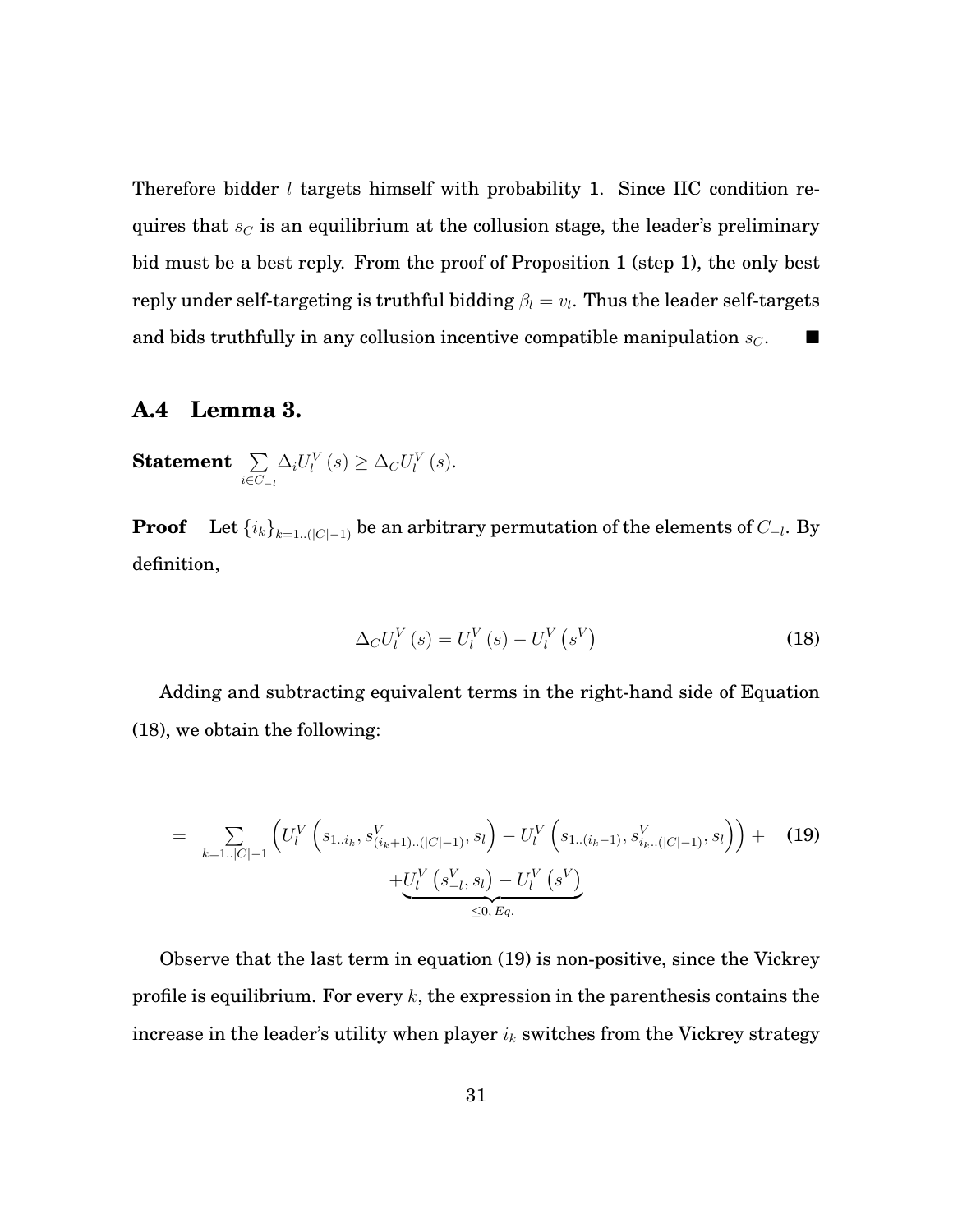$s_{i_k}^V$  to the collusive strategy  $s_{i_k}$  given that the residual profile is such that the players ranked 1 to  $k - 1$  in the permutation and the leader play the collusive strategy, while players ranked  $i_k + 1$  to  $|C| - 1$  play Vickrey. Observe that the increase in leader's utility is greater if the strategy switch happens when *all* other cartel members play the collusive strategy (since the collusive profile never entails bidding more than one's true value):

<span id="page-33-0"></span>
$$
U_{l}^{V}\left(s_{1..i_{k}}, s_{(i_{k}+1)..(|C|-1)}^{V}, s_{l}\right) - U_{l}^{V}\left(s_{1..(i_{k}-1)}, s_{i_{k}..(|C|-1)}^{V}, s_{l}\right) \leq U_{l}^{V}\left(s\right) - U_{l}^{V}\left(s_{-i_{k}}, s_{i_{k}}^{V}\right)
$$
\n
$$
\leq U_{l}^{V}\left(s\right) - U_{l}^{V}\left(s_{-i_{k}}, s_{i_{k}}^{V}\right)
$$
\n
$$
(20)
$$

Recall that  $U_l^V\left(s\right) - U_l^V\left(s_{-i_k},s_{i_k}^V\right) \,=\, \Delta_{i_k} U_l^V\left(s\right)$  by definition, we obtain from [\(19\)](#page-32-2) and [\(20\)](#page-33-0) that:

$$
\Delta_C U_l^V(s) \le \sum_{k=1..|C|-1} \Delta_{i_k} U_l^V(s) = \sum_{i \in C_{-l}} \Delta_i U_l^V(s) , \qquad (21)
$$

completing the proof of the statement.

## **References**

[1] Dilip Abreu, David Pearce, and Ennio Stacchetti. Optimal cartel equilibria with imperfect monitoring. *Journal of Economic Theory*, 39(1):251–269, 1986.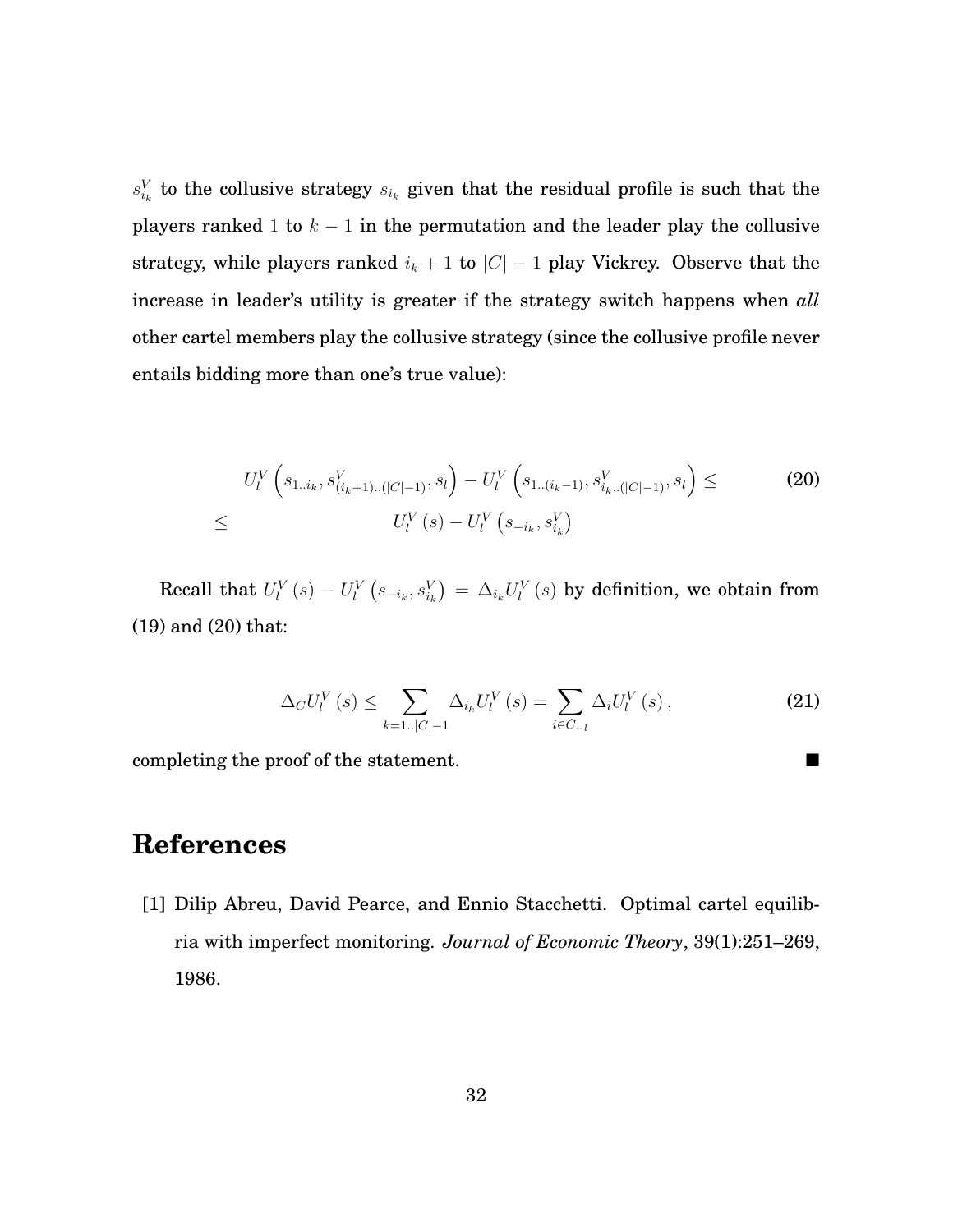- [2] M. Aoyagi. Bid rotation and collusion in repeated auctions. *Journal of Economic Theory*, 112(1):79 – 105, 2003.
- [3] M. Aoyagi. Efficient collusion in repeated auctions with communication. *Journal of Economic Theory*, 134(1):61 – 92, 2007.
- [4] R. J. Aumann. Correlated equilibrium as an expression of bayesian rationality. *Econometrica*, 55(1):1–18, 1987.
- [5] Robert J. Aumann. Agreeing to disagree. *The Annals of Statistics*, 4(6):pp. 1236–1239, 1976.
- [6] L. M. Ausubel and P. Milgrom. The lovely but lonely vickrey auction. In *Combinatorial Auctions, chapter 1*. MIT Press, 2006.
- [7] O. Biran and F. Forges. Core-stable rings in auctions with independent private values. *Games and Economic Behavior*, 73(1):52 – 64, 2011.
- [8] F. Bloch. Sequential formation of coalitions in games with externalities and fixed payoff division. *Games and Economic Behavior*, 14:90–123, 1996.
- [9] B. Caillaud and P. Jehiel. Collusion in auctions with externalities. *RAND Journal of Economics*, 29(4):680–702, Winter 1998.
- [10] Y.-K. Che and J. Kim. Optimal collusion-proof auctions. *Journal of Economic Theory*, 144(2):565 – 603, 2009.
- [11] P. Cramton. Spectrum auctions. In *Handbook of Telecommunications Economics*. Martin Cave, Sumit Majumdar, and Ingo Vogelsang, eds., Amsterdam: Elsevier Science B.V., 2001. forthcoming.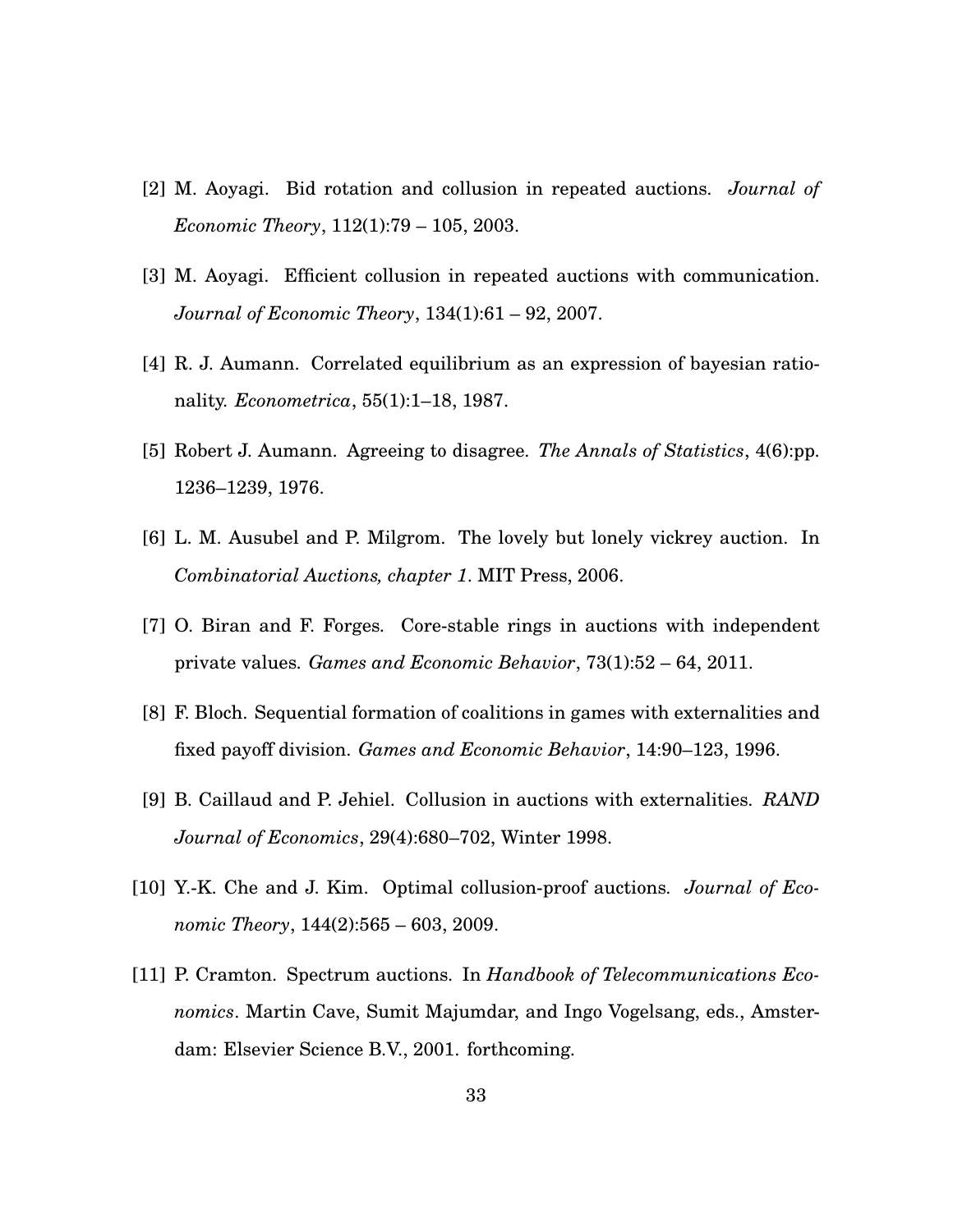- [12] P. Dasgupta and E. Maskin. Efficient auctions. *The Quarterly Journal of Economics*, 115(2):341–388, 2000.
- [13] M.H. DeGroot. *Optimal statistical decisions*. Wiley-IEEE, 2004.
- [14] V. Dequiedt. Efficient collusion in optimal auctions. *Journal of Economic Theory*, 136(1):302 – 323, 2007.
- [15] C. Engel. How much collusion? a meta-analysis of oligopoly experiments. *Journal of Competition Law and Economics*, 3(4):491–549, 2007.
- [16] Péter Eső and James Schummer. Bribing and signaling in second price auctions. *Games and Economic Behavior*, 47(2):299–324, 2004.
- [17] F. Forges, E. Minelli, and R. Vohra. Incentives and the core of an exchange economy: a survey. *Journal of Mathematical Economics*, 38(1-2):1–41, 2002.
- [18] D. Fudenberg and J. Tirole. Game theory. 1991.
- [19] D. A. Graham and R. C. Marshall. Collusive bidder behavior at singleobject second-price and english auctions. *The Journal of Political Economy*, 95(6):1217–1239, 1987.
- [20] Edward J Green and Robert H Porter. Noncooperative collusion under imperfect price information. *Econometrica: Journal of the Econometric Society*, pages 87–100, 1984.
- [21] R. M. Harstad. Alternative common-value auction procedures: Revenue comparisons with free entry. *Journal of Political Economy*, 98(2):421–29, April 1990.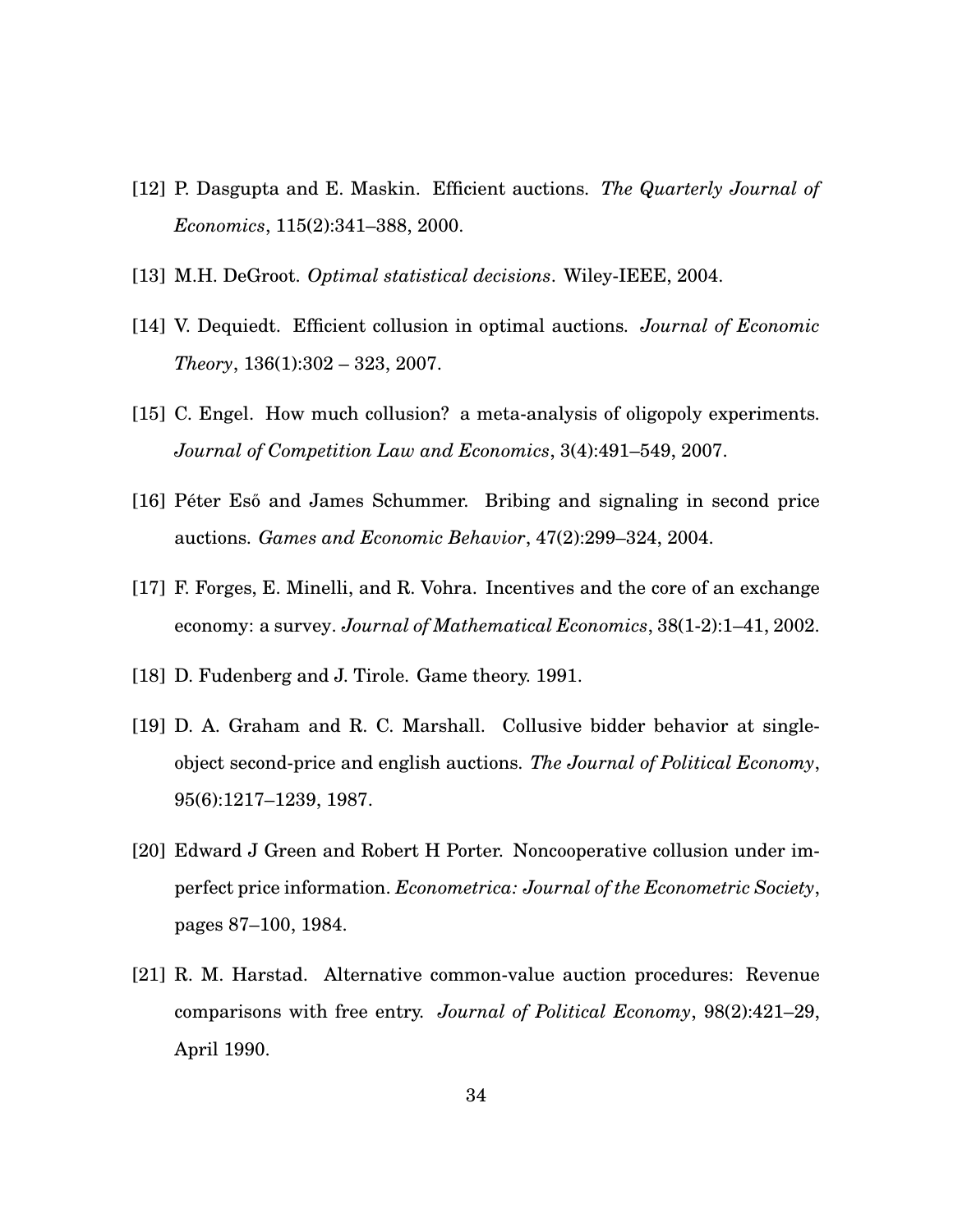- [22] A. Hu, T. Offerman, and L. Zou. Premium auctions and risk preferences. *Journal of Economic Theory*, 146:2420–2439, 2011.
- [23] L. Hurwicz. An optimality criterion for decision making under ignorance. In *Decisions and Organizations*. C. McGuirer, and R. Radner, eds., Amsterdam: North-Holland, 1972.
- [24] S. Izmalkov, S. Micali, and M. Lepinski. Rational secure computation and ideal mechanism design. In *46th Annual IEEE Symposium on Foundations of Computer Science, 2005. FOCS 2005*, pages 585–594, 2005.
- [25] J. H. Kagel and D. Levin. Independent private value auctions: Bidder behaviour in first-, second- and third-price auctions with varying numbers of bidders. *The Economic Journal*, 103(419):pp. 868–879, 1993.
- [26] P. Klemperer. Almost common value auctions: The 'wallet game' and its applications to takeover battles and airwaves auctions. CEPR Discussion Papers 1682, C.E.P.R. Discussion Papers, August 1997.
- [27] J.-J. Laffont and D. Martimort. Collusion under asymmetric information. *Econometrica*, 65(4):875–911, 1997.
- [28] Margaret C Levenstein and Valerie Y Suslow. What determines cartel success? *Journal of Economic Literature*, pages 43–95, 2006.
- [29] B.L. Lipman and D.J. Seppi. Robust inference in communication games with partial provability. *Journal of Economic Theory*, 66(2):370–405, 1995.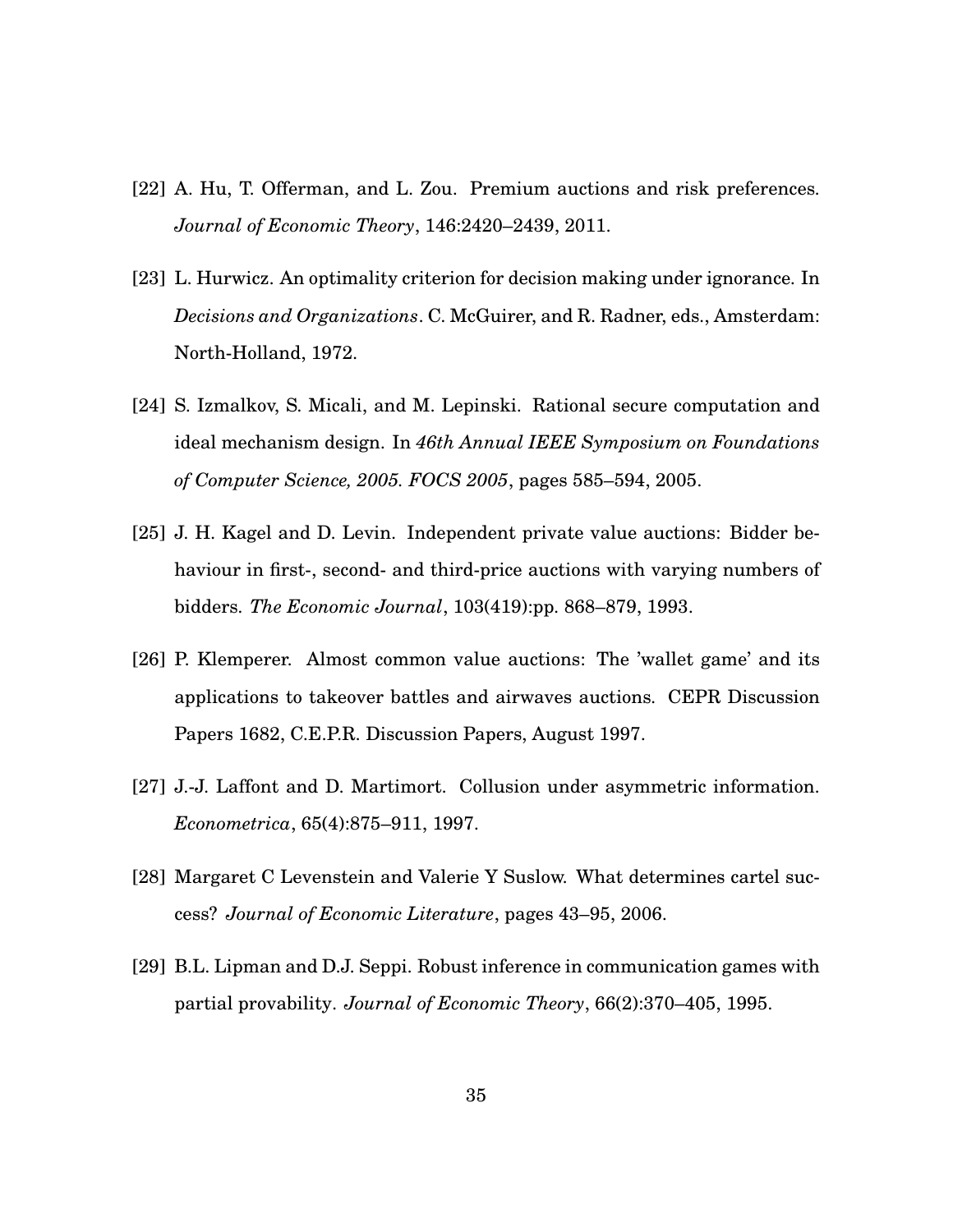- [30] G. J. Mailath and P. Zemsky. Collusion in second price auctions with heterogeneous bidders. *Games and Economic Behavior*, 3(4):467 – 486, 1991.
- [31] R. C. Marshall and L. M. Marx. Bidder collusion. *Journal of Economic Theory*, 133(1):374 – 402, 2007.
- [32] R. C. Marshall and L. M. Marx. The vulnerability of auctions to bidder collusion. *The Quarterly Journal of Economics*, 124(2):883–910, May 2009.
- [33] David Martimort. The life cycle of regulatory agencies: Dynamic capture and transaction costs. *The Review of Economic Studies*, 66(4):pp. 929–947, 1999.
- [34] R. P. McAfee and J. McMillan. Bidding rings. *The American Economic Review*, 82(3):579–599, 1992.
- [35] John McMillan. Dango: Japan's price-fixing conspiracies. *Economics and Politics*, 3(3):201–218, 1991.
- [36] C. Mezzetti and I. Tsetlin. Auctions in which losers set the price. *Games and Economic Behavior*, 66(2):855 – 864, 2009. Special Section In Honor of David Gale.
- [37] Paul Robert Milgrom. *Putting auction theory to work*. Cambridge University Press, 2004.
- [38] R. B. Myerson. Acceptable and predominant correlated equilibria. *International Journal of Game Theory*, 15:133–154, 1986. 10.1007/BF01769254.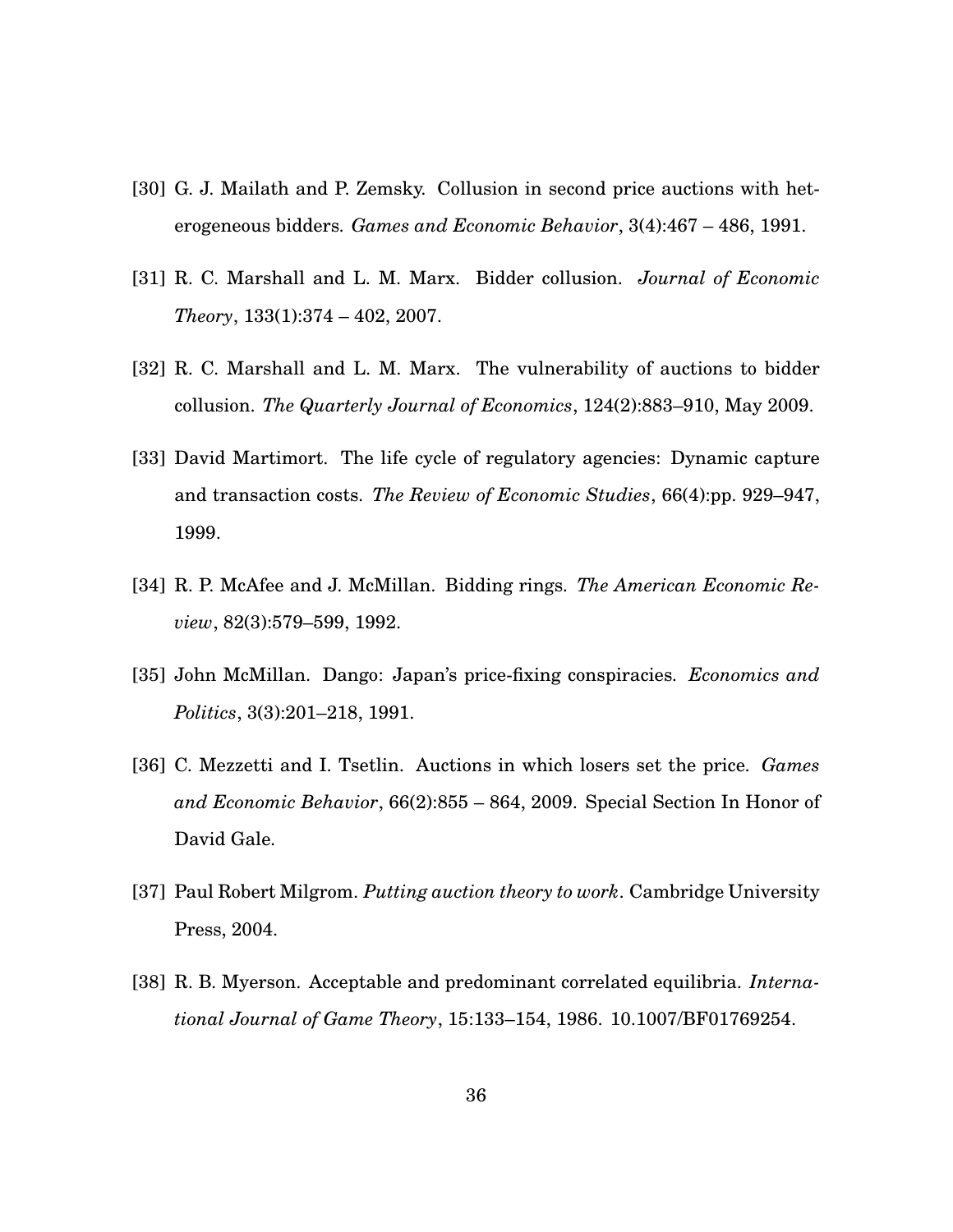- [39] R.B. Myerson. Refinements of the nash equilibrium concept. *International Journal of Game Theory*, 7(2):73–80, 1978.
- [40] R.B. Myerson. Optimal auction design. *Mathematics of operations research*, 6(1):58, 1981.
- [41] R.B. Myerson. Optimal coordination mechanisms in generalized principalagent problems. *Journal of mathematical economics*, 10(1):67–81, 1982.
- [42] Gregory Pavlov. Auction design in the presence of collusion. *Theoretical Economics*, 3(3):383–429, 2008.
- [43] M. Perry and P. J. Reny. An efficient auction. *Econometrica*, 70(3):pp. 1199– 1212, 2002.
- [44] M. Pesendorfer. A study of collusion in first-price auctions. *The Review of Economic Studies*, 67(3):pp. 381–411, 2000.
- [45] Robert H Porter. A study of cartel stability: The joint executive committee, 1880-1886. *The Bell Journal of Economics*, pages 301–314, 1983.
- [46] Shiran Rachmilevitch. Bribing in first-price auctions. *Games and Economic Behavior*, 77(1):214 – 228, 2013.
- [47] D. Ray and R. Vohra. A theory of endogenous coalition structures. *Games and Economic Behavior*, 26(2):286–336, 1999.
- [48] James Schummer. Manipulation through bribes. *Journal of Economic Theory*, 91(2):180–198, 2000.